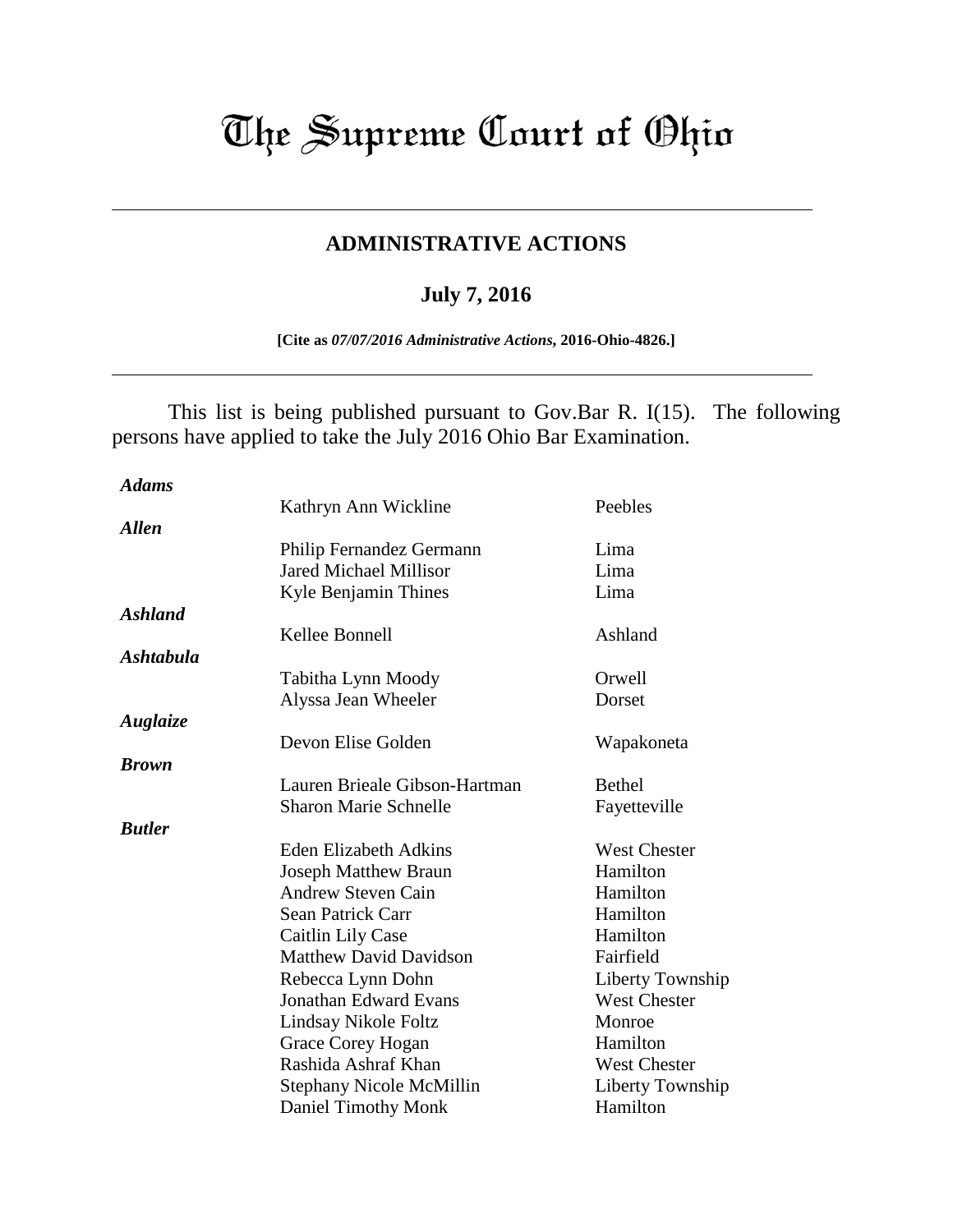|                        | <b>Richard Paul Noell</b><br>Amanda Kathryn Tate | Liberty Township<br><b>West Chester</b> |
|------------------------|--------------------------------------------------|-----------------------------------------|
|                        | Dana William Walsh                               | <b>West Chester</b>                     |
|                        | Rockelle Alliene Whicker                         | Hamilton                                |
|                        | Alexandra Elizabeth Winters                      | Middletown                              |
|                        | Jessica Louise Wolf                              | <b>West Chester</b>                     |
| Champaign              |                                                  |                                         |
|                        | Patrick Joseph Riell                             | Conover                                 |
| <b>Clark</b>           |                                                  |                                         |
|                        | <b>Tracy Michele Lockhart</b>                    | Springfield                             |
|                        | Benjamin Riesenbeck Van de Grift                 | New Carlisle                            |
|                        | <b>Christine Savannah Walker</b>                 | New Carlisle                            |
| <i><b>Clermont</b></i> |                                                  |                                         |
|                        | Michael Kurt Allen Jr.                           | Milford                                 |
|                        | Melissa Karyn Bodner                             | Loveland                                |
|                        | <b>Chad Adam Hirschauer</b>                      | Cincinnati                              |
|                        | Kristopher James Kramer                          | Loveland                                |
|                        | Simran Andrew Magowan                            | Loveland                                |
|                        | Nicholas Edward Shaffer                          | Milford                                 |
|                        | <b>Jonathan Martin Siderits</b>                  | Milford                                 |
|                        | Taylor Steven Strosnider                         | Amelia                                  |
|                        | Casey Alyssa Taylor                              | Loveland                                |
|                        | Molly McGrath Williamson                         | Milford                                 |
| <b>Clinton</b>         |                                                  |                                         |
|                        | Louise Marie Vanden Bosch                        | Wilmington                              |
| Columbiana             |                                                  |                                         |
|                        | Alec Andrew Beech                                | Columbiana                              |
|                        | Lisa Rae Bradley                                 | Lisbon                                  |
|                        | Ashley Gayle Kimmel                              | E. Palestine                            |
|                        | Christopher Robert William Weeda                 | Wellsville                              |
| <b>Coshocton</b>       |                                                  |                                         |
|                        | Kyle Alan Davis                                  | <b>West Lafayette</b>                   |
| <b>Crawford</b>        |                                                  |                                         |
|                        | <b>James Patrick Goffe II</b>                    | Crestline                               |
|                        | Sarah Michelle Walter                            | Galion                                  |
| Cuyahoga               |                                                  |                                         |
|                        | <b>Bassel Maher Abdallah</b>                     | Seven Hills                             |
|                        | Mohammad Salah Abdallah                          | Westlake                                |
|                        | Zachary William Anderson                         | <b>Rocky River</b>                      |
|                        | Julia Lynn Aromatorio                            | Cleveland                               |
|                        | Kayla Anne Baker                                 | Cleveland                               |
|                        | <b>Brittany Charnee Barnes</b>                   | <b>University Heights</b>               |
|                        | Megan Eileen Bennett                             | Cleveland                               |
|                        | Joshua Garrett Berggrun                          | <b>Moreland Hills</b>                   |
|                        | Shalini Bhatia                                   | <b>Cleveland Heights</b>                |
|                        | Michael Raymond Bona                             | North Royalton                          |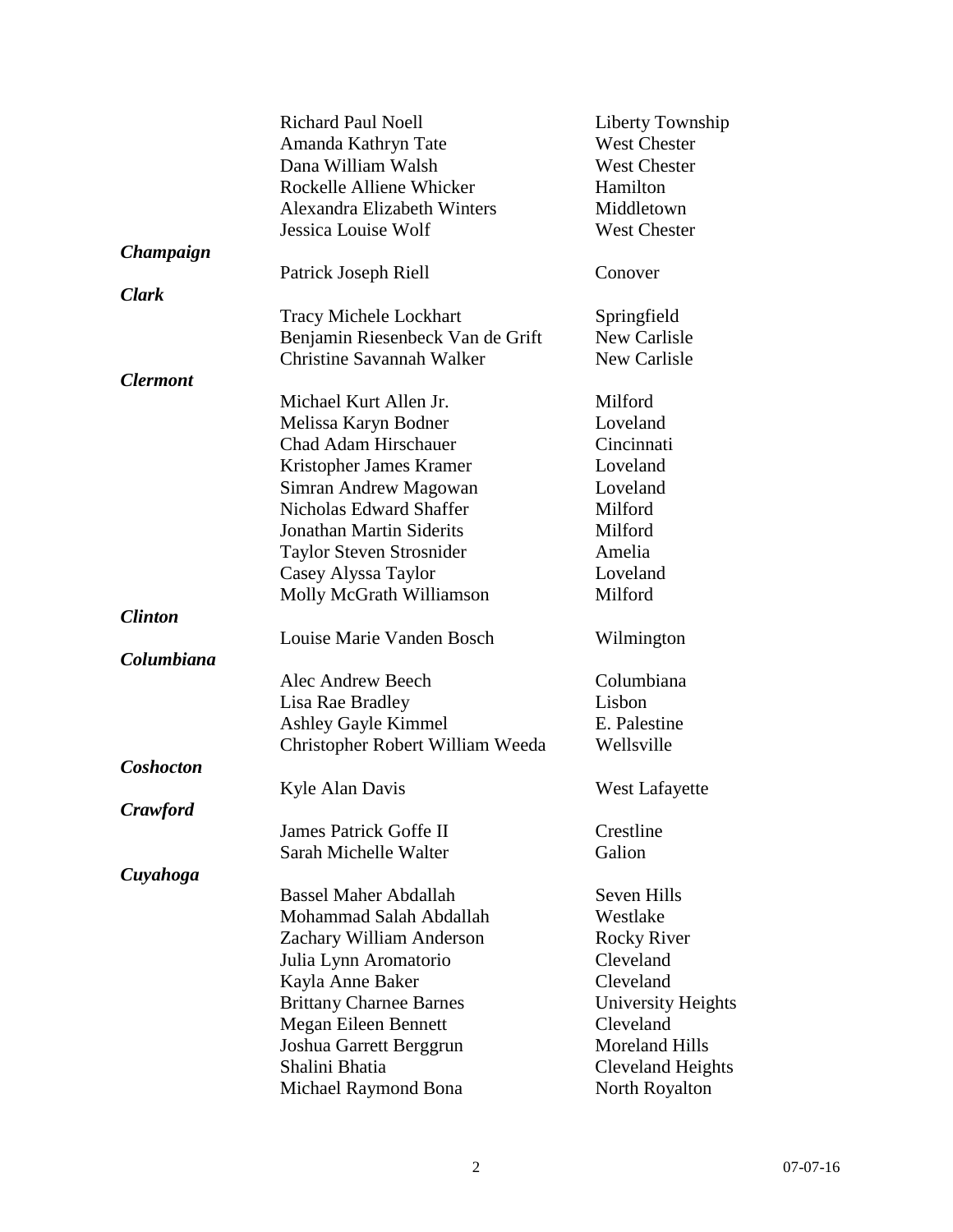Lawrence Ira Boothe II Cleveland Michael Wesley Bowen Shaker Heights Timothy Michael Brofman Highland Heights Nicholas Richard Brown Cleveland Nora Caitlin Bryan Lakewood Alonda Ann Bush Cleveland William Paul Canterberry Cleveland Heights Malcolm MacLeod Chandler Cleveland Heights Morgan Alexandra Cheek Strongsville Mark Allen Cicero Cleveland Wade James Coffman Lakewood Matthew Patrick Convery Cleveland Daniel David Copfer Jr. Cleveland Nicole Kathleen Coumou Cleveland Kelly Ann Crocker Cleveland Nicole Ashley Cruz Parma Bridget McNealy Cunningham Cleveland Kevin Michael Darnell Middleburg Heights Tyler Edward Davis Cleveland Christine Anne Demeter Bay Village Ellen Grace Denzer Cleveland Nicholas Frank DiCioccio Moreland Hills Viktoriya Dyrda Parma Marilyn Kaye Eble Westlake Ikechukwu Nnamdi Ekeke Cleveland Sara Elaqad Cleveland David Anthony Elias Cleveland Heights Thomas William Ellis Brecksville Ayden Rafael Ergun Pepper Pike Lauren Marie Esarco Cleveland Patrick Michael Evans Cleveland Heights Mary Elizabeth Farah Rocky River Adrianna Florencia Farmer Cleveland Gabrielle Elizabeth Feuer Cleveland Michael Egan Fisher Cleveland Maria Anne Fleming **Euclid** Diana Lynn Fornalczyk Rocky River Vicki Marie Fredle Cleveland Monica Eliana Garcia Parma Rachel Anne Gaspar Cleveland Heights Kyle Matthew Gedeon **Independence** Mary Colleen Geib Bay Village Amy Elizabeth Gilbert Cleveland Heights Ari Mark Goldstein Cleveland Brendan James Goodwine Cleveland Jessica Leigh Greenberg Beachwood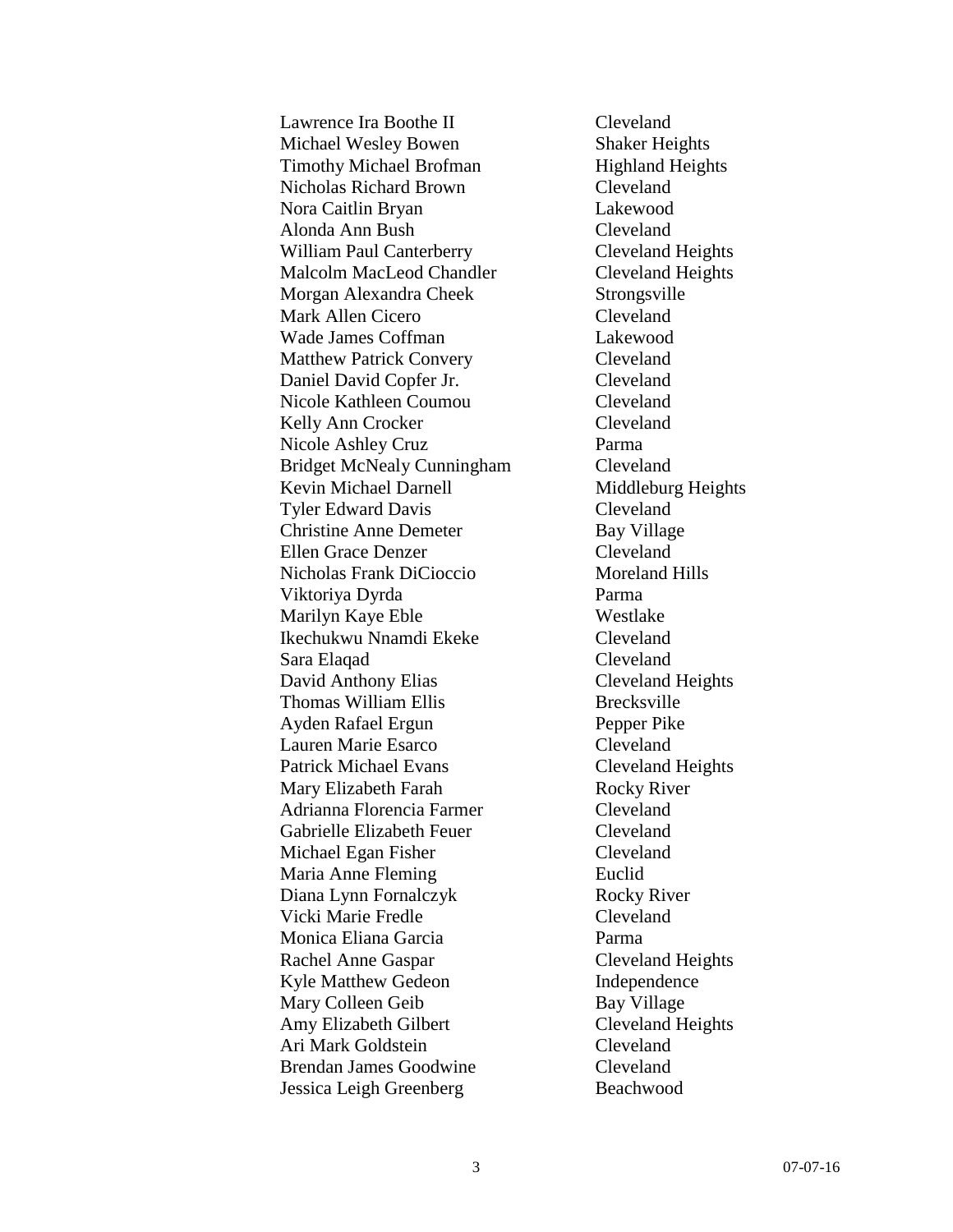Shannon Elizabeth Greene Beachwood April Mariah Gregory Cleveland Kevin Mark Gross Solon Brooke Leigh Hamilton Fairview Park Andrew Michael Hanna Cleveland Poula Ezzat Hanna North Olmsted Martha Ann Zora Hasselbusch Parma Michael Dominic Hasychak Cleveland Erik Vernon Hays Cleveland Su He Pepper Pike Maria Geercken Herrel Broadview Heights Michael Patrick Hess Jr. Cleveland Fred Anthony Hilow Lakewood Michael Samuel Hirsch Highland Heights Jonathan Hla Lakewood Christopher Anthony Hren North Royalton Anthony Jonathan Hurst Richmond Heights Kyle Allen Hutnick Cleveland Sarah Elizabeth Hutnik Cleveland Joclene Jamillee Inman Brook Park Monica Nicole Iova North Olmsted Joseph Stephen Jeziorowski Cleveland Alex Edward Jones Cleveland Laura Demaria Jungreis Cleveland Heights Brenden Patrick Kelley Hunting Valley Edward Joseph Kelley III Cleveland Heights Kevin Francis Kern Lyndhurst Monica Lynn Kimbrough Richmond Heights John Francis Kirby Jr. Shaker Heights Ellen Rachel Kirtner Cleveland Michael Paul Koslen Solon Marian Jennifer Kousaie Cleveland Rashmi Priya Krishnappa Cleveland Alexis Lee Krivoshik Cleveland Adam Richard Kumler Westlake Emily Jane Kuzmanovich Strongsville Kristen Michelle Lease Cleveland Heights Kelly Star Lentz Cleveland Joseph Wilbur Lewis Jr. Cleveland Julia Yarnell Liston Cleveland Kevin Oslet Lowery Jr. Cleveland Christina Michelle MacDonald Cleveland Thomas Robert Maier Broadview Heights Olivia Katherine Mapes Chagrin Falls John Goebel Marvar Rocky River Katharine Mary McErlean Chagrin Falls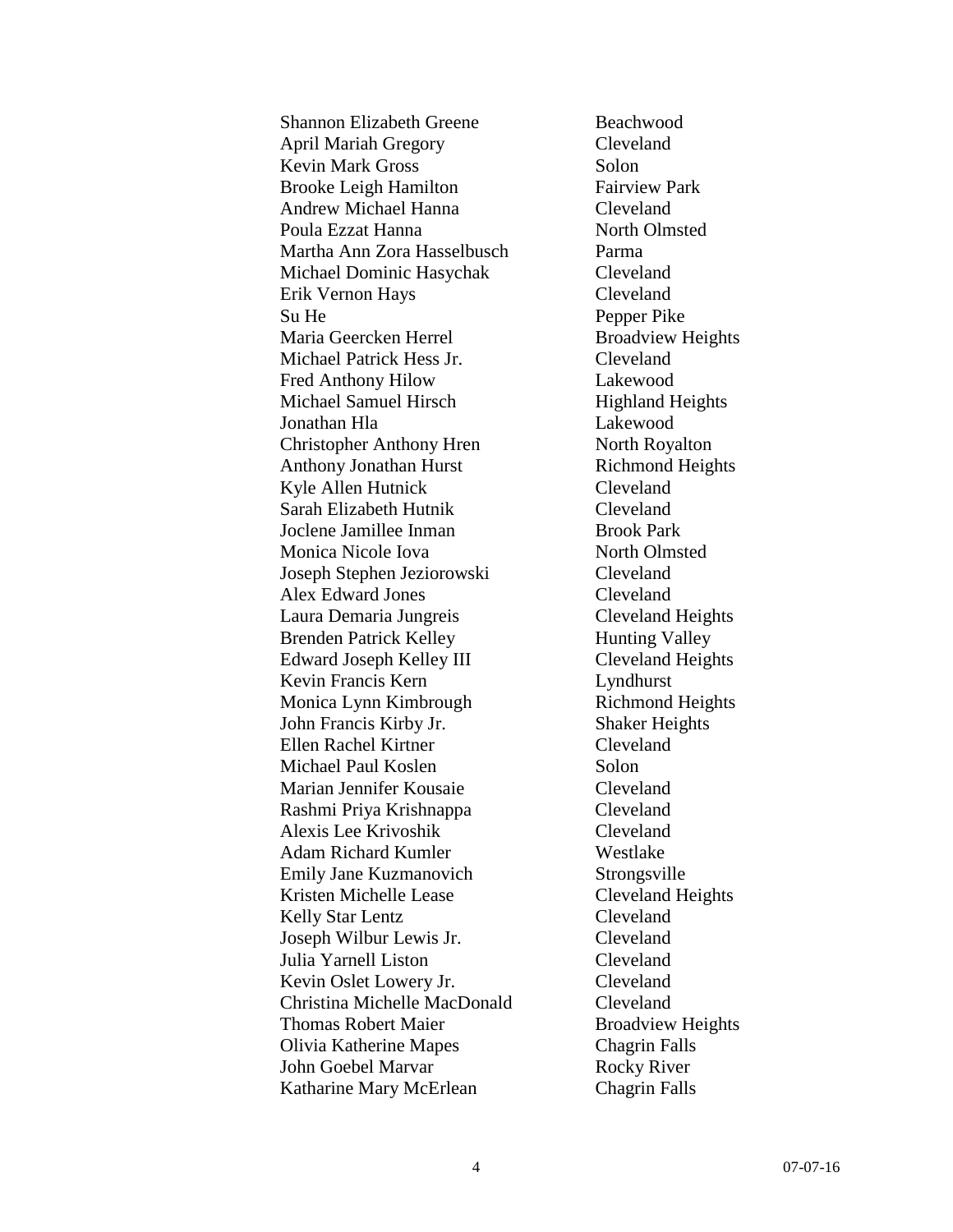Nikki McGowan Strongsville Jamie Elizabeth McHenry Westlake Sean Edwin McIntyre Cleveland Heights Shawn Martin McKinley Middleburg Heights Bobbi Marie McVan Cleveland Taylor Marie Mick Cleveland Heights Nickoli Xavier Miguel Seven Hills Michael Alan Milano Westlake Matthew Charles Moldovanyi Brecksville Mary Frances Monroe Beachwood Henry Vincent Morchak Lakewood Joseph Patrick Morris Cleveland Preston Christopher Mortemore Cleveland Ashley Elizabeth Moser Parma Chelsea Mary Mullarkey Lakewood Nathan Paul Nasrallah Cleveland Kristopher Paul Nicoloff Lakewood Margaret Ann Nowak Lakewood Allison Marie O'Malley Lakewood Stephanie Yanet Olivera<br>
Broadview Heights Kristina Marie Ortiz Fairview Park Mark Anthony Palermo Euclid Cyrus Leland Patton Cleveland Eric David Pawlak Cleveland Richard Tadd Pinkston Cleveland Heights Robert Alexander Pleines Jr. North Royalton Scott Jeffrey Pullar Fairview Park Joyce Chambers Reichard North Olmsted Latisha Lashon Riggins Brook Park Christopher Antonio Rivero Cleveland Bradley Morris Rogoff Lyndhurst Kelli Melissa Rucker Cleveland Scott David Ruebensaal Cleveland Shaka Sharri Sadler Cleveland Omar Mohamad Ghassan Salka Westlake Anthony Ruben Santiago Cleveland Vincent Domenic Scebbi Cleveland Michael James Scheiman Cleveland Kevin Patrick Schmidt Cleveland Anne Marie Seese University Heights Anna Leigh Seiger Solon Amani Shalodi Westlake David Leet Sherman Cleveland Andrew Karim Shibley Cleveland Stephanie Lynn Shockley Lakewood Alyssa Ann Sidelka Cleveland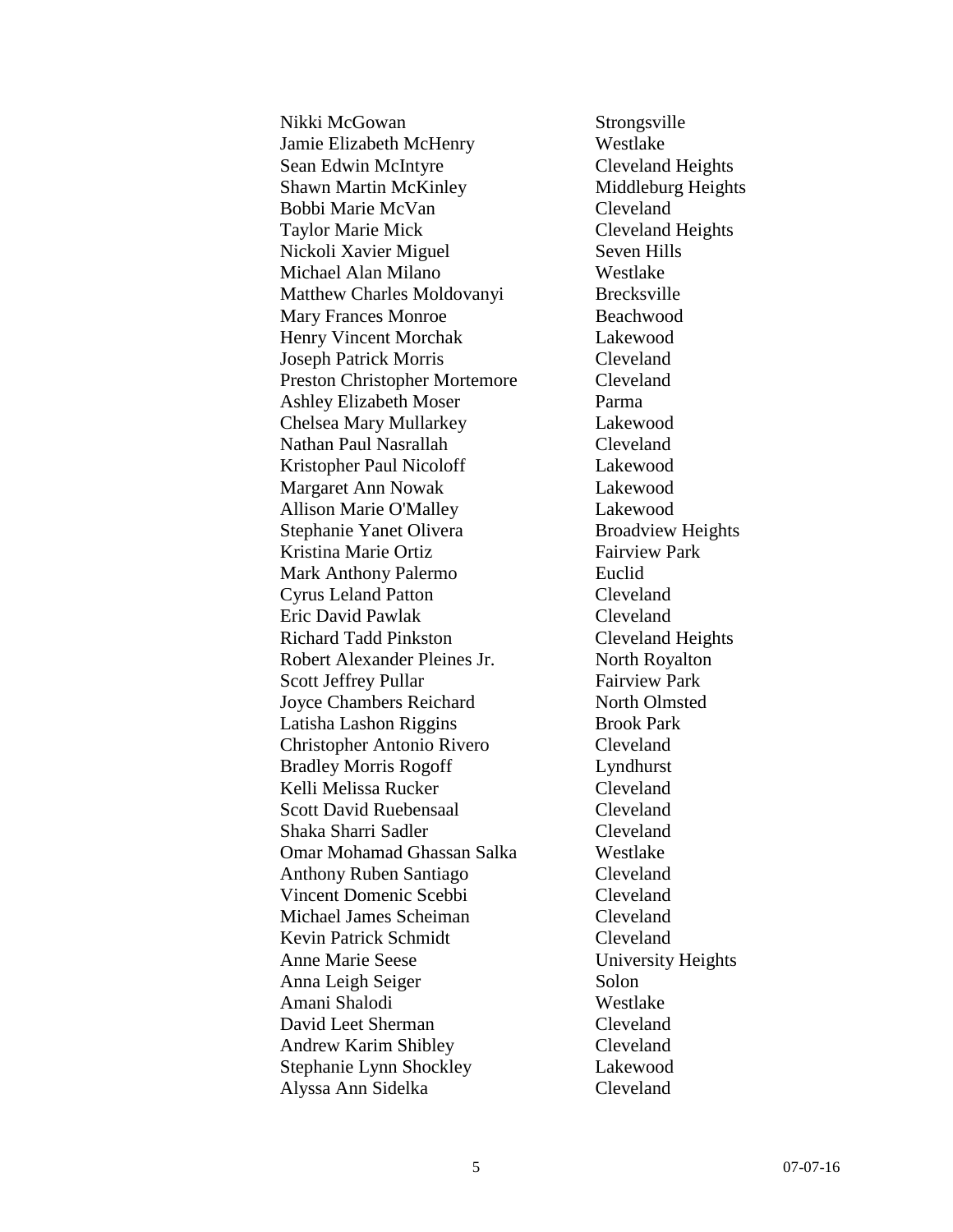|          | Clarissa Ann Smith               | Oakwood Village          |
|----------|----------------------------------|--------------------------|
|          | Dora Ashante' Smith              | Cleveland Heights        |
|          | Sara Anne Smoter                 | Cleveland Heights        |
|          | <b>Clinton Oney Snyder</b>       | Cleveland                |
|          | Heather Rae Spielmaker           | Lakewood                 |
|          | <b>Daniel Patrick Sweeney</b>    | Cleveland                |
|          | Ruth A. Sweeney                  | Lakewood                 |
|          | Christina Marie Sykes            | Cleveland                |
|          | David Alexander Szabo            | Westlake                 |
|          | Ildiko Anna-Maria Szucs          | Westlake                 |
|          | Alpha Sahr Taylor                | Parma                    |
|          | <b>Richard Andrew Teel</b>       | North Royalton           |
|          | <b>Delante Spencer Thomas</b>    | Cleveland                |
|          | <b>Andrew Michael Tichenor</b>   | <b>Bay Village</b>       |
|          | Michael William Timms            | Strongsville             |
|          | Jac Charles Tomasello            | North Royalton           |
|          | Joseph Carl Tomino               | Cleveland                |
|          | <b>Margaret Monihan Toohey</b>   | Pepper Pike              |
|          | Joseph Benjamin Trecaso          | Bay Village              |
|          | Chethan Udayashankar             | Seven Hills              |
|          | <b>Adam Robert Uth</b>           | <b>Shaker Heights</b>    |
|          | Jeffrey Raymond Vaisa            | Cleveland                |
|          | Kathleen Christine Valdez        | Cleveland                |
|          | Alexandra Katina Vernis          | Cleveland                |
|          | Philip Lee Vujanov               | Strongsville             |
|          | Joseph Henry Walsh               | <b>Brooklyn Heights</b>  |
|          | David Joshua Walters             | Cleveland                |
|          | <b>Marc Eric Walters</b>         | Strongsville             |
|          | Daniel Steven Ward               | Bay Village              |
|          | Kathryn Elizabeth Weber          | Cleveland                |
|          | Jaren Blake Webster              | Cuyahoga Falls           |
|          | Sarah Elizabeth West             | <b>Cleveland Heights</b> |
|          | Sienna Carly White               | Cleveland                |
|          | <b>Margaret Therese Whitmore</b> | <b>Rocky River</b>       |
|          | Abigail Faith Willis             | Mayfield Heights         |
|          | Leah Renee Winsberg              | <b>Cleveland Heights</b> |
|          | <b>Brad Stephen Wolfe</b>        | Mayfield Heights         |
|          | <b>Jason Robert Wolfe</b>        | Strongsville             |
|          | Ryan Christopher Yarrell         | Lakewood                 |
|          | Katelynn Tassi Yonce             | Cleveland                |
|          | <b>Mark Charles Zronek</b>       | Solon                    |
| Darke    |                                  |                          |
|          | Travis Joseph Schulze            | Yorkshire                |
|          | Jessica Kathryn Sink             | Arcanum                  |
| Defiance |                                  |                          |
|          | Michelle J. Kempe                | Defiance                 |
|          |                                  |                          |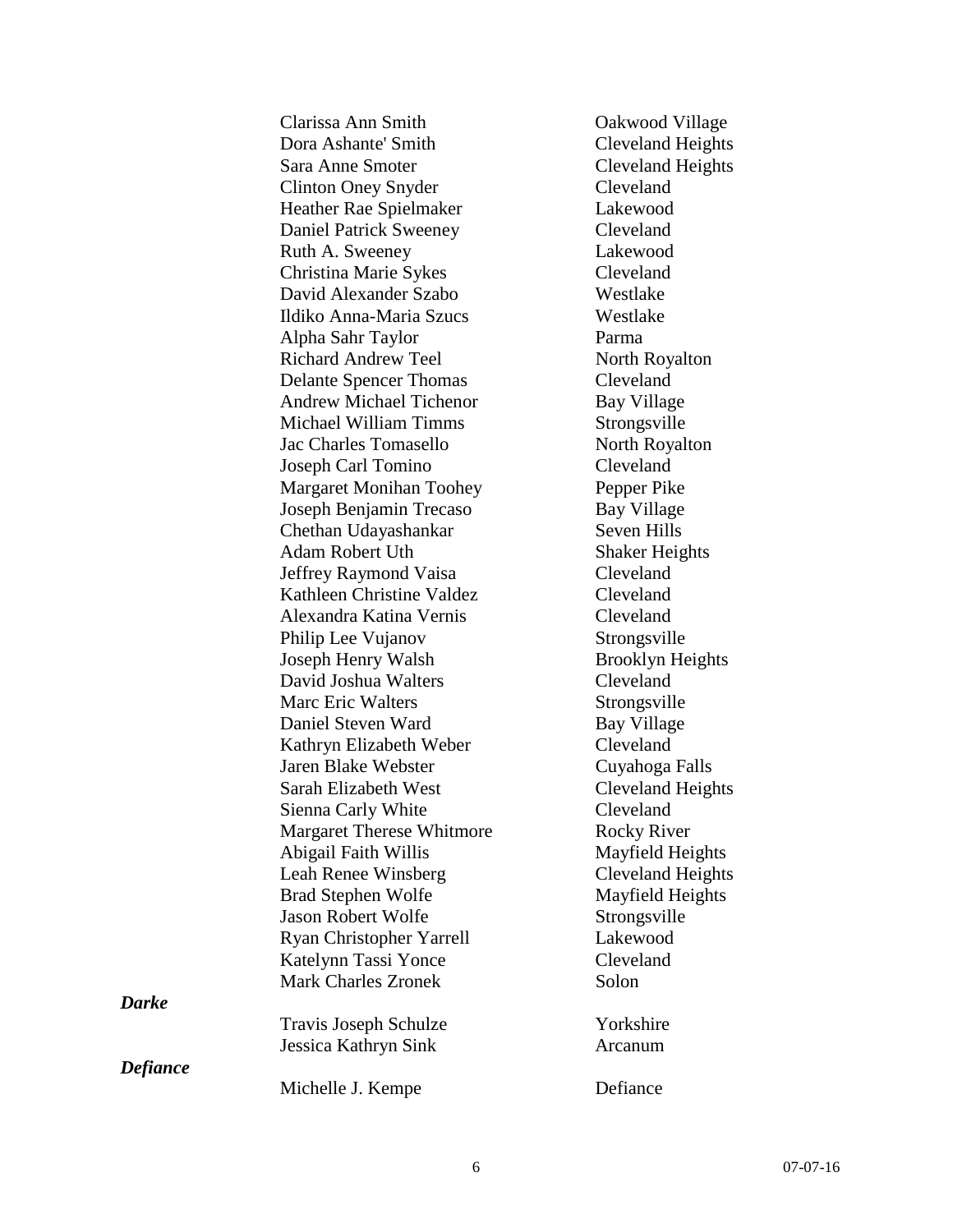|                 | <b>Taylor Gene Vance</b>           | Sherwood     |
|-----------------|------------------------------------|--------------|
| <b>Delaware</b> |                                    |              |
|                 | Brian Joseph Barnhart              | Delaware     |
|                 | Malika Bartlett                    | Lewis Center |
|                 | Priscilla Lee Berthold             | Columbus     |
|                 | Kenneth Stephen Boyer              | Westerville  |
|                 | Marvin Christopher Brown IV        | Galena       |
|                 | <b>James Todd Cameron</b>          | Powell       |
|                 | Mark Michael Fleming               | Lewis Center |
|                 | Mitchell Ryan Harden               | Lewis Center |
|                 | Angela Dee Jenkins                 | Lewis Center |
|                 | David Richard Klemp                | Westerville  |
|                 | Niki Katerina Mitusev              | Powell       |
|                 | Tresha M. Patel                    | Delaware     |
|                 | Benjamin William Rossi             | Powell       |
|                 | Adam Eugene Russell                | Galena       |
|                 | Kyle John Strickland               | Westerville  |
|                 | Nicole Lynne Thornton              | Powell       |
| Erie            |                                    |              |
|                 | Trisha Lynne Krewson               | Sandusky     |
|                 | Jonathan Michael McGookey          | Sandusky     |
| Fairfield       |                                    |              |
|                 | Danielle Alexis DeLeon Spires      | Lancaster    |
|                 | <b>Charles Jerald-Albert Fultz</b> | Pickerington |
|                 | Noah William Kurucz                | Lancaster    |
|                 | <b>Jesse Allen Meade</b>           | Carroll      |
|                 | Ryan Michael Sabol                 | Lancaster    |
|                 | Phillip William Wiehe              | Pickerington |
| Franklin        |                                    |              |
|                 | Ryan Francisco Mariano Aguiar      | Columbus     |
|                 | Hailey Caitlin Akah                | Columbus     |
|                 | Kelli Jo Amador                    | Columbus     |
|                 | Nadia Nichole Ardner               | Columbus     |
|                 | <b>Cyle Watson Barber</b>          | Columbus     |
|                 | <b>Addison Tierney Bare</b>        | Columbus     |
|                 | Jeffrey Adam Bartolozzi            | Columbus     |
|                 | Nicholas Ian Bass                  | Columbus     |
|                 | Anne Katherine Bauer               | Delaware     |
|                 | <b>Kyle Patrick Beatty</b>         | Columbus     |
|                 | <b>Cathlene Elizabeth Beck</b>     | Gahanna      |
|                 | <b>Adam Richard Bennett</b>        | Columbus     |
|                 | <b>James Edward Bibart</b>         | Bexley       |
|                 | Dmitriy Lev Borshchak              | Columbus     |
|                 | <b>Ashley Nicole Braxton</b>       | Columbus     |
|                 | Melissa Renee Bright               | Columbus     |
|                 | Daniel Grant Broidy                | Bexley       |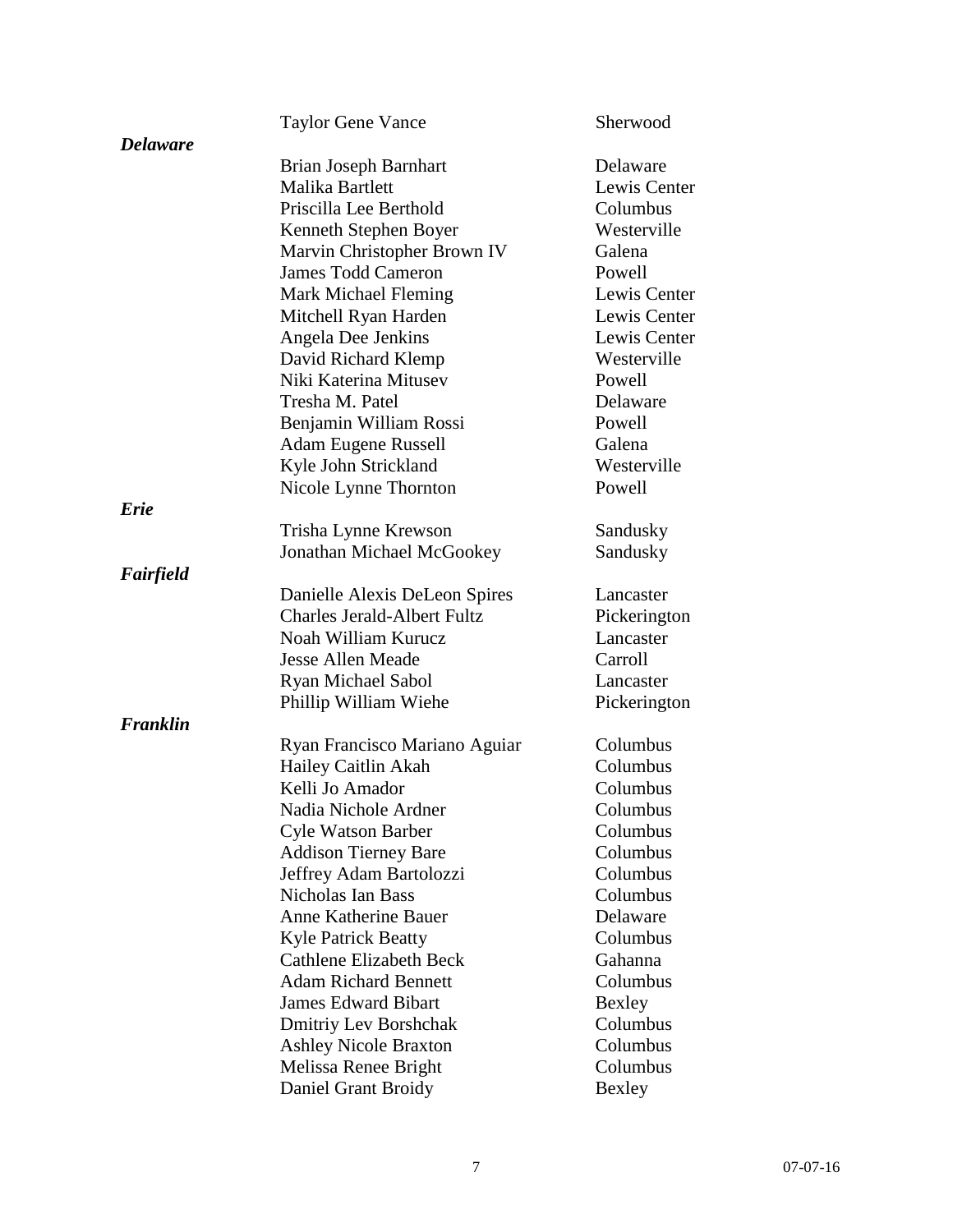| John Collin Brown                  | Columbus                |
|------------------------------------|-------------------------|
| Samantha Jane Brush                | Columbus                |
| <b>Thompson Everett Buck</b>       | Columbus                |
| Amable Njodzeka Foshe Bunry        | Columbus                |
| Joseph William Burke               | Columbus                |
| Kimberly Elizabeth Burroughs       | Columbus                |
| Chelsey Marie Capezzuti            | Columbus                |
| Samantha Alyn Cardenas             | Columbus                |
| Sandra Carrillo                    | Columbus                |
| John Joseph Cassidy                | Gahanna                 |
| <b>Brandy Ann Chandler</b>         | Columbus                |
| Michael Adam Chapman               | Columbus                |
| <b>Stephen Michael Chinn</b>       | Columbus                |
| James Jung Ho Choi                 | Dublin                  |
| Kimberly Marlene Ciprian Contreras | Columbus                |
| <b>Jack William Clark</b>          | Columbus                |
| <b>Brice Keith Clymer</b>          | Columbus                |
| Evan Tyler Cole                    | Columbus                |
| Henry Barry Devon Collins III      | Gahanna                 |
| Jocelyn Megan Coney                | Columbus                |
| Sierra McKenzie Cooper             | Columbus                |
| <b>Vincent Anthony Core</b>        | Columbus                |
| Iliana Cruz-Emmenegger             | Dublin                  |
| Joseph Francis Cudia               | Columbus                |
| Erika Kae Dackin                   | Columbus                |
| Keith Jared Todd Darsee            | Bexley                  |
| Carolyn Elizabeth DeChard          | Columbus                |
| <b>Scott Howard DeHart</b>         | <b>Canal Winchester</b> |
| Adam Jacob Dettra                  | Columbus                |
| Robert Kaufman DiCuccio            | <b>Upper Arlington</b>  |
| Lynnsie Rae Dixon                  | Columbus                |
| Gregory Cyril Djordjevic           | Columbus                |
| <b>Adam Michael Downing</b>        | Columbus                |
| <b>Daniel Steven Dubow</b>         | Columbus                |
| Jeremy James Dulaney               | Columbus                |
| Tierra Marie Dunwoody              | Columbus                |
| <b>Stephen Edwin Dutton</b>        | New Albany              |
| Olivia Mae Earls                   | Cincinnati              |
| Carly Marissa Edelstein            | Columbus                |
| <b>Jordan Robert Edmonds</b>       | Columbus                |
| <b>Brandon Neil Edwards</b>        | Columbus                |
| Lauren Durr Emery                  | Columbus                |
| Seth Lee Enlow                     | Columbus                |
| <b>Andrew August Flemming</b>      | Columbus                |
| Lauren Ashley Ford                 | Columbus                |
| Alexandra Rachel Forkosh           | Columbus                |
|                                    |                         |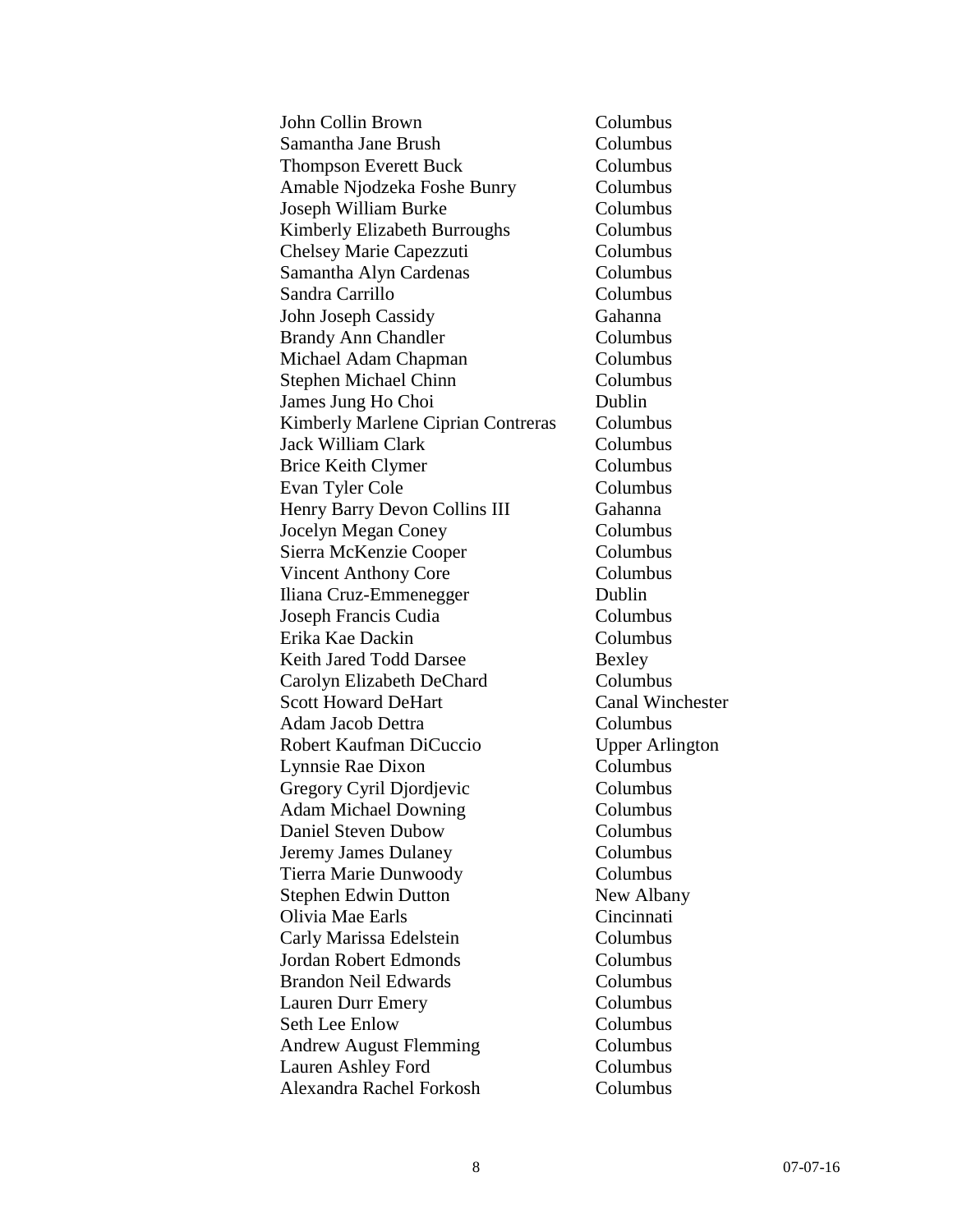| Giovanna Fournier Ocampo                | Columbus                |
|-----------------------------------------|-------------------------|
| <b>Cameron Daniel Fouss</b>             | Columbus                |
| Jeremy Michael Gayhart                  | Hilliard                |
| <b>Frances Giselle Gazard Torres</b>    | Columbus                |
| Juan Carlos Gonzalez                    | Columbus                |
| Jacob Christian Grabinski               | Columbus                |
| Amanda Marie Grandjean                  | Columbus                |
| Joyce Ellen Gray                        | Dublin                  |
| Ashley Lin Greene                       | Columbus                |
| William David Gutmann                   | Columbus                |
| <b>Tyler Joseph Hall</b>                | Columbus                |
| <b>Youssef George Hanna</b>             | Hilliard                |
| <b>Susan Marie Hard</b>                 | Columbus                |
| Allison Lynn Haugen                     | Columbus                |
| Sean Henry Heffernan                    | Columbus                |
| Kyla J'Layne Hemphill                   | Columbus                |
| Valerie Vodrey Hendrickson              | Columbus                |
| <b>Aaron Arthur Hessler</b>             | Columbus                |
| <b>Jonathan Lawrence Hilton</b>         | Reynoldsburg            |
| Joshua James Hinderliter                | Columbus                |
| <b>Charles Michael Roberts Holbrook</b> | Columbus                |
| Zachary Jacob Howe                      | Columbus                |
| Daniel Todd Huna                        | Columbus                |
| <b>Bryan Simmons Hunt</b>               | Columbus                |
| <b>Stacie Elizabeth Hunt</b>            | Columbus                |
| Jon Addison Hutcheson                   | Columbus                |
| <b>Jonathan Michael James</b>           | Reynoldsburg            |
| Anthony Leon Johnson II                 | Obetz                   |
| Johnetta Marie Johnson                  | Whitehall               |
| Ronald Douglas Johnson Jr.              | Reynoldsburg            |
| <b>Aaron Michael Jones</b>              | Columbus                |
| <b>Nicholas Grant Jones</b>             | Columbus                |
| Shanequa Lynnette Jones                 | Columbus                |
| Joseph Daniel Jordan                    | Orient                  |
| Kirsten Eileen Jordan                   | <b>Canal Winchester</b> |
| Nathaniel Austin Jordan                 | Columbus                |
| Jose Armando Juarez Jr.                 | Columbus                |
| Stephen George Karapasha                | Hilliard                |
| Heidi Renee Kemp                        | Westerville             |
| Matthew Eric King                       | Columbus                |
| Brian Francis Kocak Jr.                 | Columbus                |
| Nicholas Kolitsos                       | Columbus                |
| <b>Alexander Thomas Korecky</b>         | Columbus                |
| Valeriya Sergeivna Kryvokolinska        | Columbus                |
| Philip J. Krzeski                       | Columbus                |
| Jayne Erin Lady                         | Hilliard                |
|                                         |                         |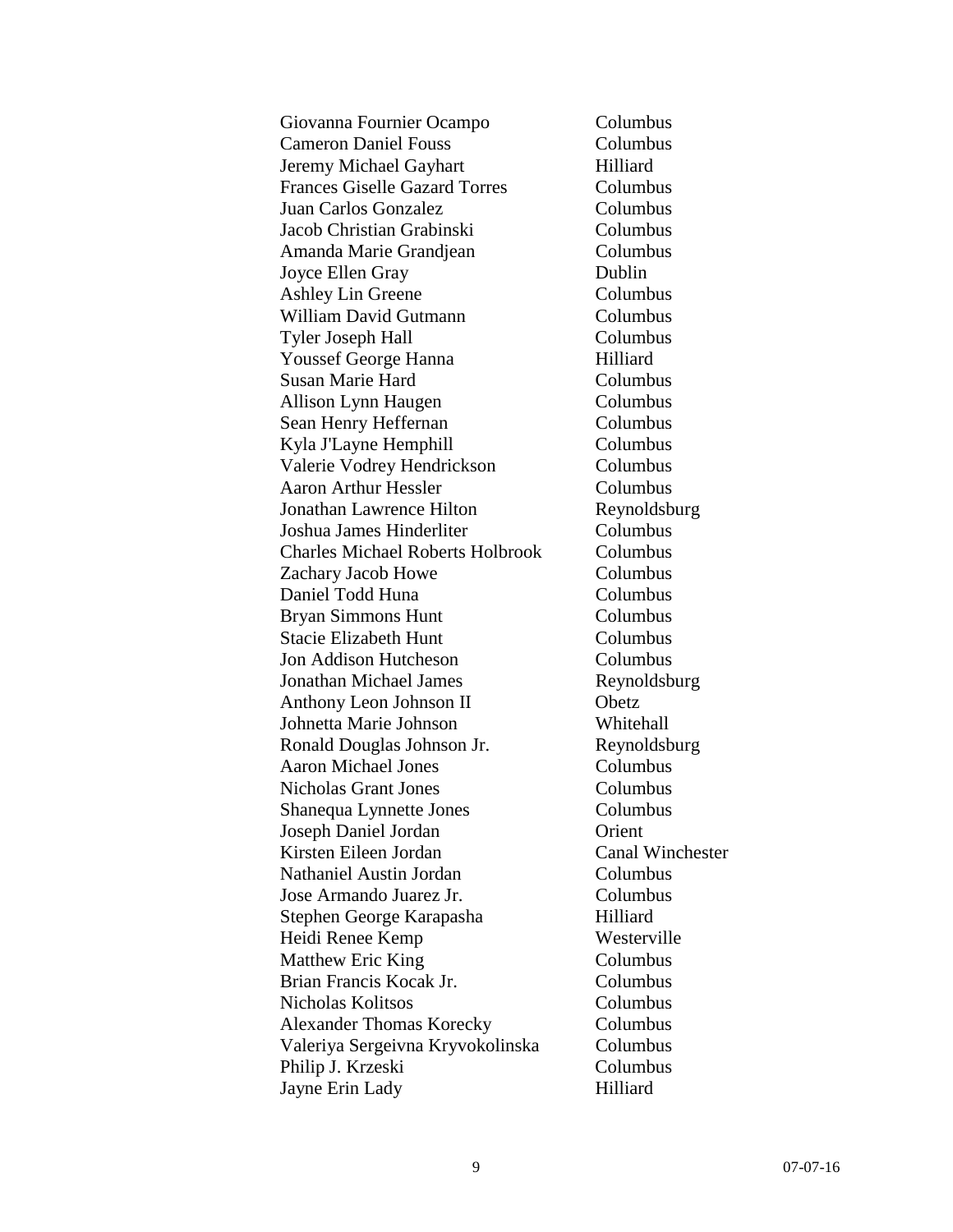Mark Patrick Laird Columbus Ali Walid Latif Columbus Miriah Lee Columbus Alexandra Steele Lehman Columbus Haley Kathleen Lewis Columbus Jennifer Irene Lewis Grandview Heights Margaret Daphne Light-Scotece Columbus Lathan Jude Lipperman Columbus Sean Andrew Maffett Columbus Caitlyn Elizabeth Martin Dublin Cory James Martinson Columbus Bradley Thomas Marzola Gahanna Jessica Lynn Mason Columbus Michelle Renee McCarty Grove City Matthew Joseph McDonald III Grove City Stephen Phillip Mckitt Columbus Angela Lyn Meddock Columbus David Luke Meenach Westerville Daniel Scott Menter Blacklick Andrew Timothy Mikac Columbus Erik Anders Mikkelson Dublin Matthew Paul Mikulin Westerville Christian Michael Milhoan Columbus Oscar Needom Mitchell III Blacklick Gabrielle Paige Moore Columbus Kari Elizabeth Murphy Columbus Timothy Clayton Myers Columbus Lindsay Marie Nelson Dublin Marley Catherine Nelson Columbus Salah Eldin Ibrahim Nour Eldin Dublin Catherine Ashley Packer Columbus Alaina Katherine Patzke Columbus Kristine Elizabeth Perry Columbus Tremaine Larel Phillips Grove City Abigail Browning Picotte Columbus Aaron Anthony Pittman Columbus Jonathan Mark Pope Columbus Carlisha Jenea Powell Columbus Alexis Valentine Preskar Columbus John Randal Price Columbus Scott Elliott Prince Columbus John Joseph Prunte Columbus Stephen Lee Pryor Columbus David Michael Pulcheon Columbus Matthew Lee Raby Columbus Noorjahan Rahman Columbus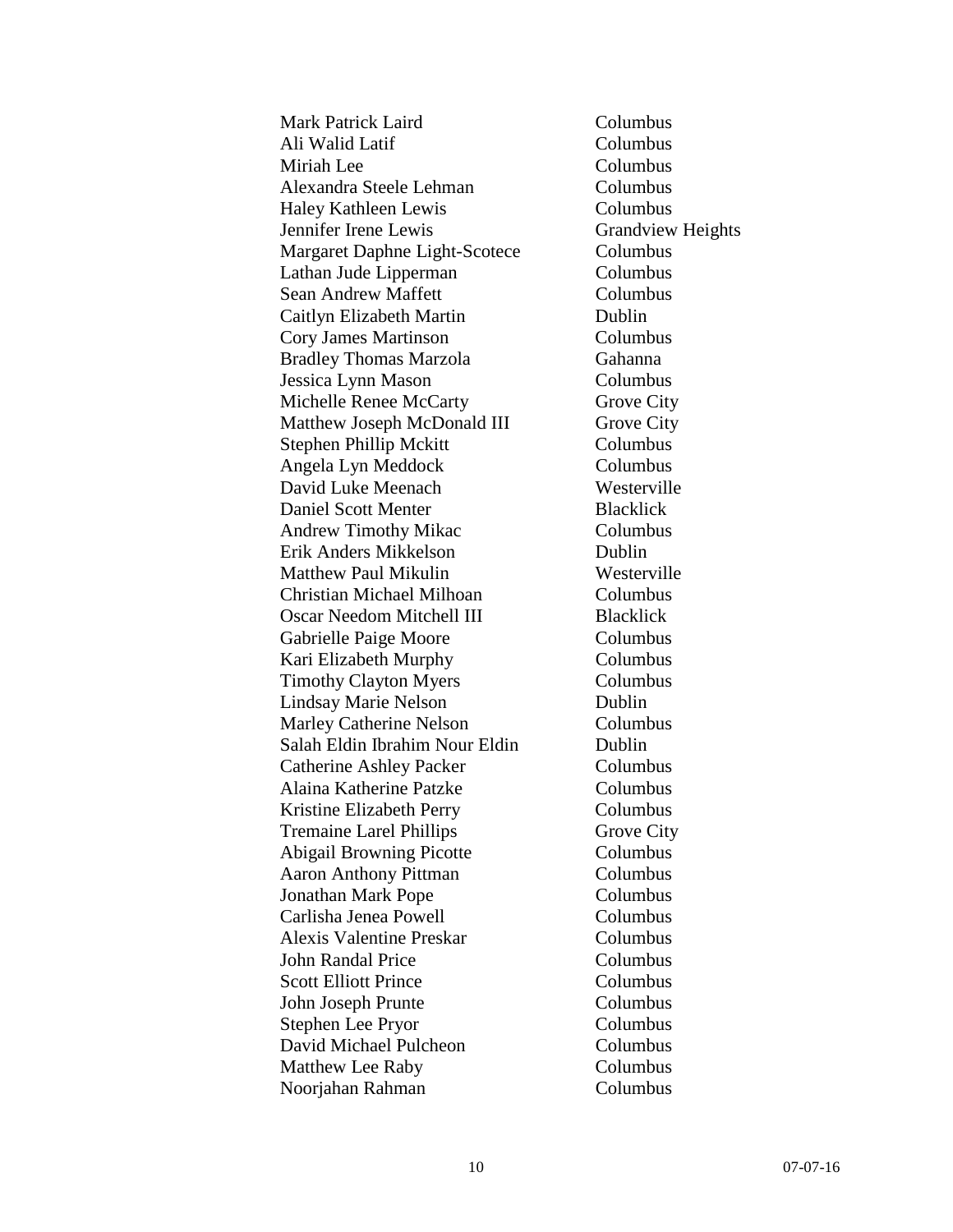| Christopher Nicholas Ramdeen       | Columbus               |
|------------------------------------|------------------------|
| Olivia Rae Rancour                 | Dublin                 |
| <b>Brittany Anne Razek</b>         | Columbus               |
| William Cody Reed                  | Columbus               |
| Susan Elizabeth Restrepo           | Columbus               |
| Alicia Ann Reynolds                | Hilliard               |
| Michael Keith Robertson            | Columbus               |
| Latoya Ann Robinson                | Columbus               |
| <b>Mallory Adele Rohr</b>          | Grove City             |
| Elizabeth Lila Rubino              | Columbus               |
| Karia Almetrace Ruffin             | Columbus               |
| Jeremy Joseph Rzepka               | Columbus               |
| <b>Anthony Christopher Sallee</b>  | Columbus               |
| Zachary Lewis Schiff               | Columbus               |
| Patrick Robert Schlembach          | Grandview              |
| Liesel Marie Schmader              | Columbus               |
| Katarina Valentina Schmidt         | Gahanna                |
| Caitlin Elizabeth Schultz          | Columbus               |
| Avery Ann Schumacher               | Hilliard               |
| Kadawni Akil Scott                 | Columbus               |
| Katelyn Bridget Selander           | Columbus               |
| Ryan Alexander Semerad             | Columbus               |
| <b>Andrew Bruce Shaffer</b>        | Columbus               |
| Babak Shakouri Hassanabadi         | Columbus               |
| <b>Taylor Margaret Shepherd</b>    | Columbus               |
| <b>Adam Charles Shirey</b>         | Columbus               |
| <b>Gregory Thomas Shumaker</b>     | Worthington            |
| David Khalil Hani Silwani          | <b>Upper Arlington</b> |
| David Joseph Simon                 | Columbus               |
| Tal Addie Simon                    | Columbus               |
| Adam Mostafa Sinnary               | <b>Grove City</b>      |
| <b>Shalyn Christine Smith</b>      | Columbus               |
| Henry David Sonderman              | Columbus               |
| Sarah Arielle Spector              | Columbus               |
| <b>Allyson Gail Spivey</b>         | Columbus               |
| <b>Christopher Paul Sponseller</b> | Columbus               |
| Bryan Robert Stafford              | Columbus               |
| <b>Raleigh Shaveen Starnes</b>     | Columbus               |
| Kaitlyn Christine Stephens         | Columbus               |
| <b>Erik Darnell Stewart</b>        | Dublin                 |
| <b>Matthew David Sturtz</b>        | Westerville            |
| <b>Emily Joanne Supowit</b>        | Columbus               |
| Scott Thomas Surovjak              | Columbus               |
| <b>Kirk Michael Tank</b>           | Columbus               |
| <b>Christopher Toerner Tassone</b> | Columbus               |
| <b>Emily Rosemarie Taylor</b>      | Columbus               |
|                                    |                        |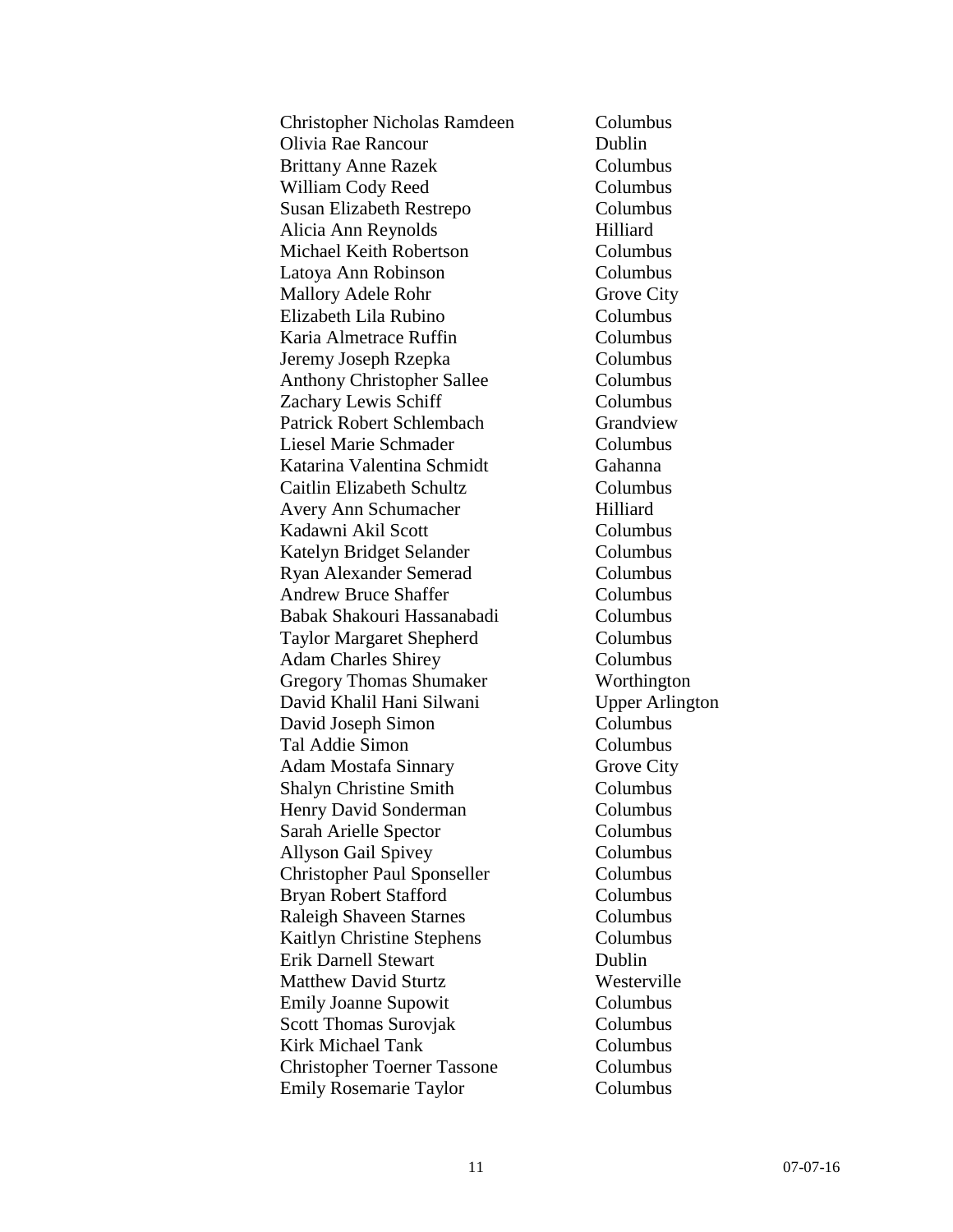|               | Frank David Tice V                 | Columbus             |
|---------------|------------------------------------|----------------------|
|               | Kevin Michael Ticknor              | Dublin               |
|               | <b>Jason Alexander Tiemeier</b>    | Columbus             |
|               | Rachel Marie Timoneri              | Columbus             |
|               | Byron John Tocheri                 | Columbus             |
|               | Katherine Warner Ungar             | Columbus             |
|               | Meagan Marie VanBrocklin           | Columbus             |
|               | Kristin Marie Vennekotter          | Columbus             |
|               | <b>Andrew Donald Vernau</b>        | New Albany           |
|               | Benjamin Franklin Crawford Wallace | Columbus             |
|               | Jennifer Paige Warmolts            | Columbus             |
|               | Lorenzo Washington                 | Columbus             |
|               | <b>Trenton Istvan Weaver</b>       | Columbus             |
|               | Neil Alan Wehneman                 | Columbus             |
|               | Molly Yung Werhan                  | Columbus             |
|               | Lauren Taylor Wert                 | Columbus             |
|               | Courtney Mae White                 | Columbus             |
|               | <b>Ashley Nicole Winters</b>       | Columbus             |
|               | Yehudah Aryeh Witkes               | Columbus             |
|               | Katherine Irene Zeitler            | Columbus             |
|               | Matthew Michael Zofchak            | Worthington          |
| <b>Fulton</b> |                                    |                      |
|               | Bryce Logan Winzeler               | Archbold             |
| <b>Gallia</b> |                                    |                      |
|               | Robert William Jenkins II          | Gallipolis           |
|               | Manmeet Singh Rai                  | Bidwell              |
| <b>Geauga</b> |                                    |                      |
|               | Jordan Michael Alter               | <b>Chagrin Falls</b> |
|               | <b>Steven Garret Maier</b>         | South Russell        |
|               | Michelle Renee Rood                | <b>Chagrin Falls</b> |
|               | Michael Osborne Shanker            | Novelty              |
|               | <b>Colleen Marion Telling</b>      | Chardon              |
|               | Thomas Joseph Walsh II             | Newbury              |
|               | Andrew John Wilber                 | Chesterland          |
|               | David Anthony Zulandt              | Chardon              |
| <b>Greene</b> |                                    |                      |
|               | <b>Ashley Marie Adkinson</b>       | <b>Beavercreek</b>   |
|               | Nathaniel Roy Carl                 | Bellbrook            |
|               | Janea Bakaran Carter               | Xenia                |
|               | <b>Alexander Warren Cloonan</b>    | <b>Bellbrook</b>     |
|               | Nicole Kristine Dietz              | Spring Valley        |
|               | Tyler Jay Hoffer                   | <b>Beavercreek</b>   |
|               | Justin John Jennewine              | Xenia                |
|               | <b>Justine Zelley Larsen</b>       | <b>Beavercreek</b>   |
|               | <b>Dalton Edward Roberts</b>       | Fairborn             |
|               | Michelle Thompson Sundgaard        | Bellbrook            |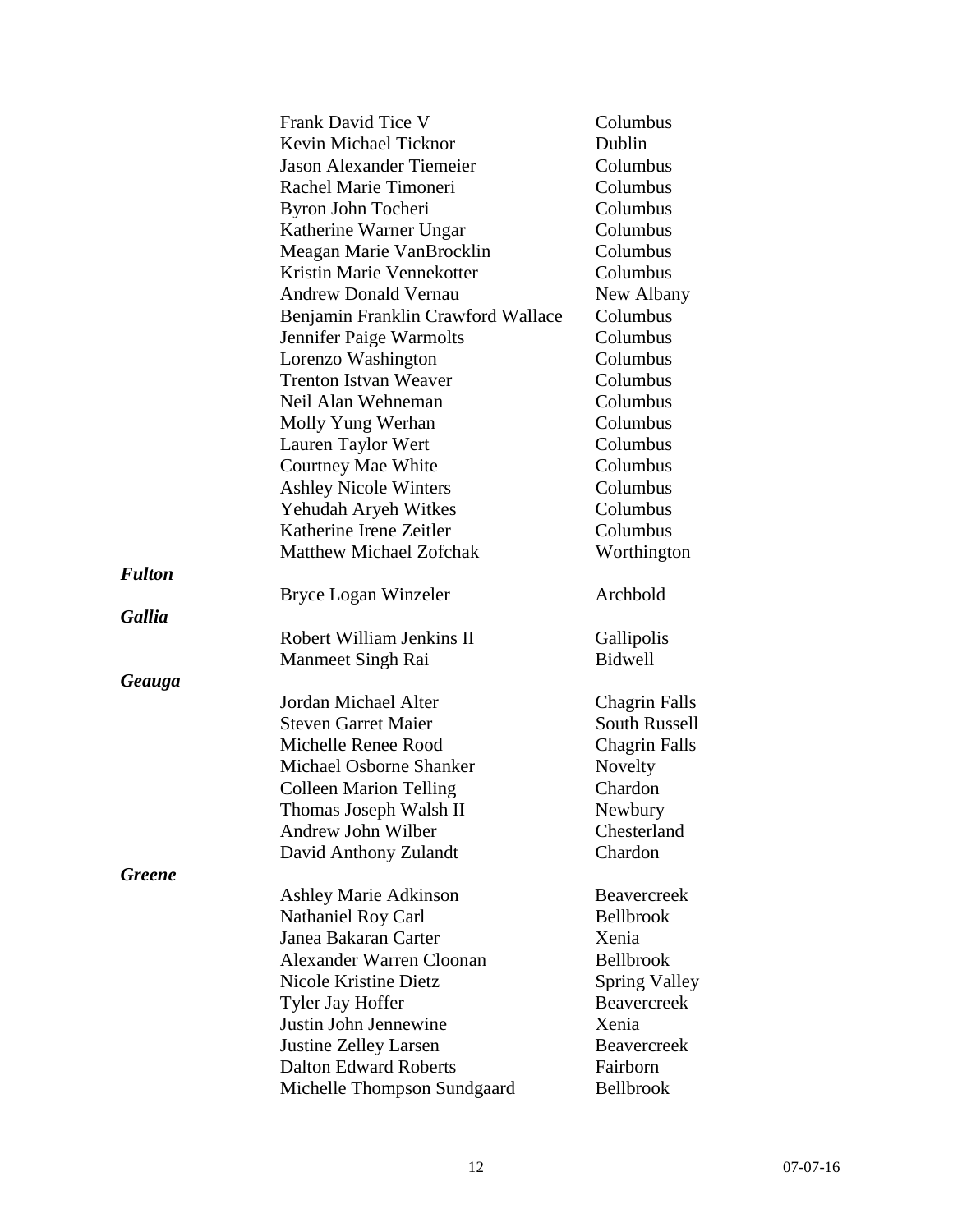|                 | <b>John Thomas Unitt</b>                  | Fairborn           |
|-----------------|-------------------------------------------|--------------------|
|                 | <b>Brian Curtis Walton</b>                | <b>Beavercreek</b> |
| <b>Guernsey</b> |                                           |                    |
|                 | Kyra Anne Horvath                         | <b>Quaker City</b> |
| <b>Hamilton</b> |                                           |                    |
|                 | Robert Benjamin Acciani                   | Cincinnati         |
|                 | Leonardo Alexander Acoff                  | Cincinnati         |
|                 | <b>Bennett Patrick Allen</b>              | Cincinnati         |
|                 | Ulla Barcelli                             | Cincinnati         |
|                 | Logan Stephen Bednarczuk                  | Cincinnati         |
|                 | Georgeanna Ciera Bien-Aime                | Cincinnati         |
|                 | David Richard Boyles                      | Cincinnati         |
|                 | Theresa Michelle Brenner                  | Cincinnati         |
|                 | <b>Brandon Martez Brown</b>               | Cincinnati         |
|                 | Alea Marie-Claire Brown-Hoffmeister       | Wyoming            |
|                 | Kourtney Pope Brueckner                   | Cincinnati         |
|                 | <b>Dianne Renee Brunett</b>               | Loveland           |
|                 | Elizabeth Rachel Buller                   | Cincinnati         |
|                 | Stephanie Lynn Burns                      | Cincinnati         |
|                 | Kristin Dee Ann Caldwell                  | Cincinnati         |
|                 | <b>Brandon Gregory Cambridge</b>          | Cincinnati         |
|                 | <b>Stanley Eric Carpenter</b>             | Cincinnati         |
|                 | Nicholas Joseph Chaney                    | Cincinnati         |
|                 | Joshua Ahsan Chowdhury                    | Cincinnati         |
|                 | Donald Daniel Clancy III                  | Cincinnati         |
|                 | Frank Michael Cogliano                    | Cincinnati         |
|                 | <b>Ioannis Constantine Constantinides</b> | Wyoming            |
|                 | Jordan Arielle D'Addario                  | Cincinnati         |
|                 | <b>Robert Edwin Daye</b>                  | Cincinnati         |
|                 | <b>Christopher Jay Drummonds</b>          | Cincinnati         |
|                 | Rebecca Jean Dussich                      | Cincinnati         |
|                 | Sarah Louise Dvorachek                    | Cincinnati         |
|                 | Shannon O'Connell Egan                    | Cincinnati         |
|                 | <b>Augustus Barry Flottman</b>            | Cincinnati         |
|                 | <b>Christopher James Gant</b>             | Cincinnati         |
|                 | Garien LaJuan Gatewood                    | Cincinnati         |
|                 | Chelsea Ann Glassmann                     | Cincinnati         |
|                 | Nicholas Peter Gramke                     | Cincinnati         |
|                 | <b>Brian Gregory Greivenkamp</b>          | Cincinnati         |
|                 | Andrew Patrick Hakala-Finch               | Cincinnati         |
|                 | Jonathan Andrew Hammond                   | Cincinnati         |
|                 | <b>Ryan Scott Harris</b>                  | Cincinnati         |
|                 | Lauren Amanda Hawkins                     | Cincinnati         |
|                 | Kyle Reed Henry                           | Cincinnati         |
|                 | Tyler James Herrmann                      | Cincinnati         |
|                 | <b>Patrick Michael Higgins</b>            | Cincinnati         |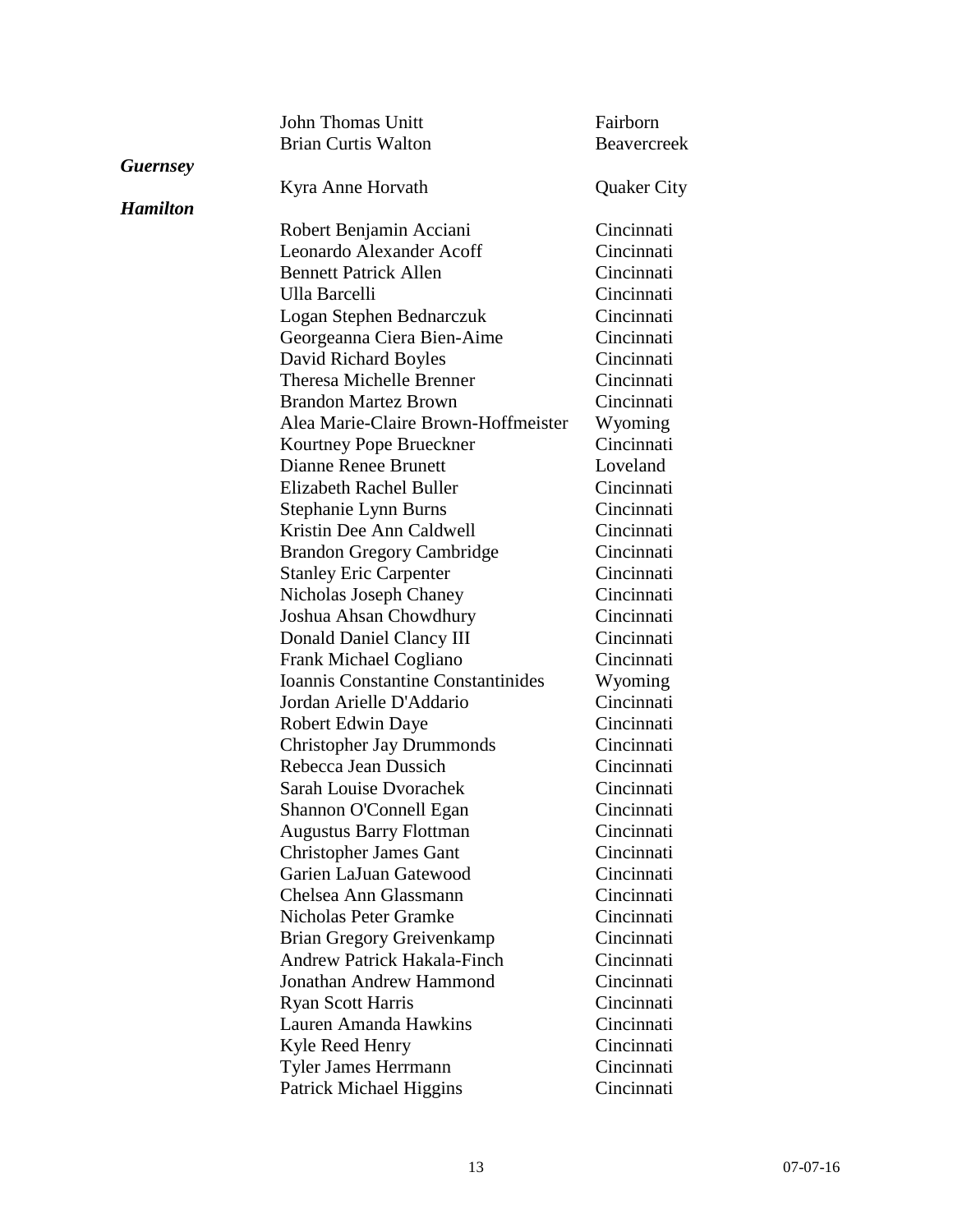Samantha Maree Hill Cincinnati Matthew Henry Huffman Cincinnati Vincent Benjamin Jabour Cincinnati David William Jahnke Cincinnati Ricky Von Johnson Parkdale Kimberly Lynn Jones Reading Kendall Philip Kadish Cincinnati Jonathan Glenn Kasting Cincinnati Jonathan Michael Kelly Cincinnati Andrew Earl Kerman Cincinnati Jeremy Lynn Koenemann Cincinnati Eli Nathan Krafte-Jacobs Cincinnati Anthony Robert Kremer Harrison Cristina Krussewski Cincinnati Nicholas Albert Kulik Cincinnati Sarah Cynthia Larcade Cincinnati Jessica Marie Lauber Cincinnati Lanese Darcelle Layne Cincinnati Austin Henry LiPuma Cincinnati Nazly Mamedova Cincinnati Sanjana Mangalagiri Cincinnati Ryan Ronald Martin Cincinnati Alexander Steele Mattingly Cincinnati Edward James McHale Cincinnati Shaun Patrick McPherron Cincinnati Roxanna Yalda Mehdi Cincinnati Madison Paige Meredith Cincinnati Chad Edgar Meyers Cincinnati Kyle Robert Miller Cincinnati Nicole Erica Miller Cincinnati Cindy Joselyn Moore Cincinnati Tyler Williams Nagel Cincinnati Anamar Naish Cincinnati Laura Kristine Napolitano Cincinnati Ovenseri Ven Ogbebor Cincinnati Ryan Henry Pfaff Cincinnati Chelsea Joyce Ann Pille Cincinnati Rachel Kirsten Pyles Cincinnati Samantha Eve Rheingold Cincinnati Jillian Leigh Rich Cincinnati Daniel Robert Richey Cincinnati Alison Lindsey Ringwood Cincinnati Natalie Angelina Rocco Cincinnati Collin Lane Ryan Cincinnati Meghan-Anne Ryan Cincinnati John Anthony Sarra Cincinnati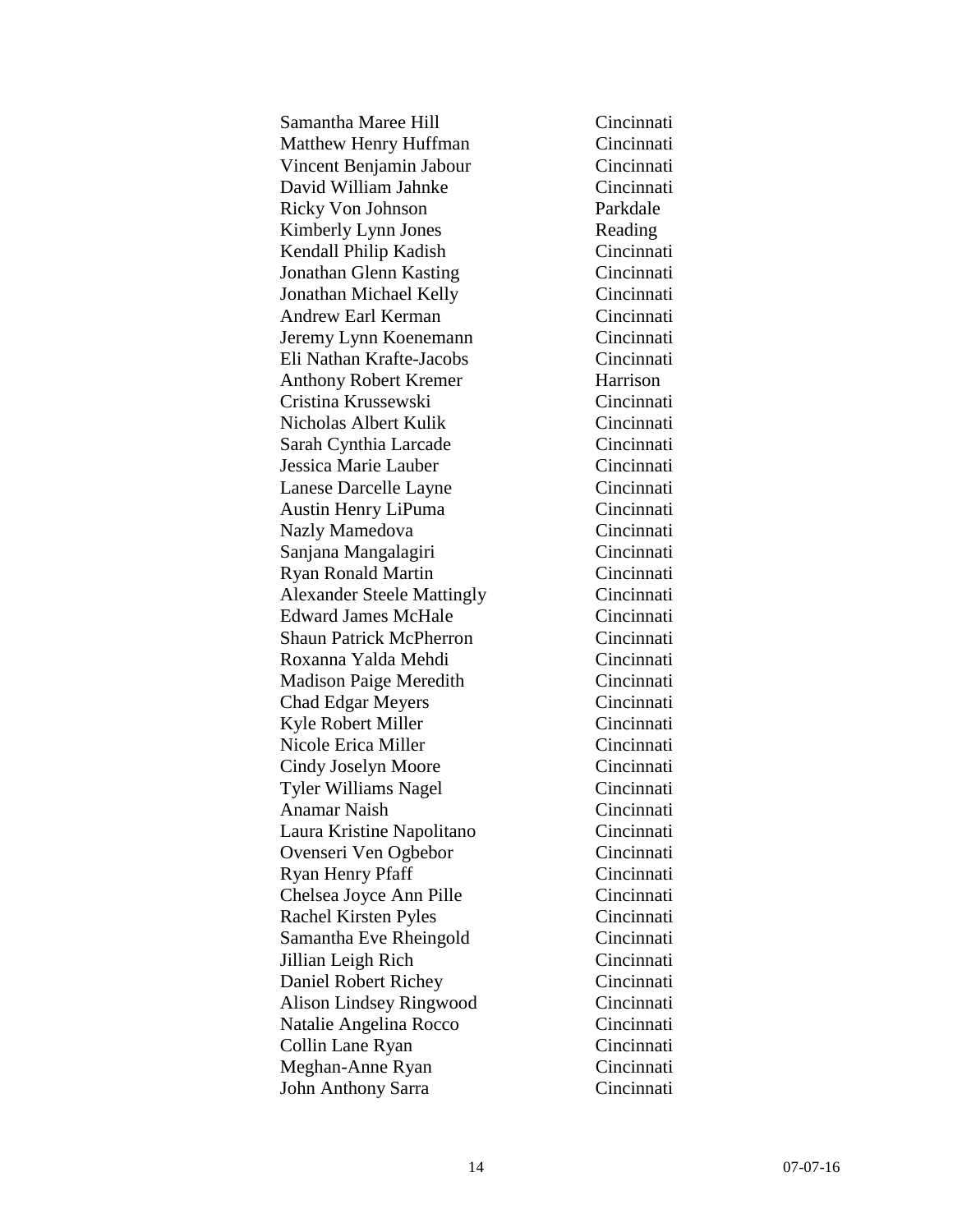|                 | India Kee Scarver                | Norwood    |
|-----------------|----------------------------------|------------|
|                 | <b>Matthew Nolan Seifert</b>     | Cincinnati |
|                 | Jabari Anthony Shaw              | Cincinnati |
|                 | Clark Evan Shuler                | Cincinnati |
|                 | Daniel Freeman Stroh             | Cincinnati |
|                 | <b>Lindsay Gain Stueve</b>       | Cincinnati |
|                 | Jonathan Lawrence Sutermeister   | Cincinnati |
|                 | Lauren Michelle Tesla            | Cincinnati |
|                 | Laura Elizabeth Thudium          | Cincinnati |
|                 | <b>Brian Richard Tracy</b>       | Cincinnati |
|                 | Derek Austin Tucker              | Cincinnati |
|                 | Bryon Williams Vann              | Cincinnati |
|                 | Robert Michael Waddle Jr.        | Cincinnati |
|                 | Catlin Michelle Wells            | Cincinnati |
|                 | Jacqueline Anne Welp             | Loveland   |
|                 | Darnell Maurice Wilson           | Cincinnati |
|                 | Rebecca Ann Zemmelman            | Cincinnati |
|                 | Michael John Zhelesnik           | Cincinnati |
|                 | Gregory Paul Zillman             | Cincinnati |
|                 | David Patrick Zins               | Cincinnati |
|                 | Ronald Joseph Zmuda              | Cincinnati |
| <b>Hancock</b>  |                                  |            |
|                 | Alex Lee Benson                  | Van Buren  |
|                 | Andrew Joseph Egan               | Findlay    |
|                 | Megan Rose Meyer                 | Findlay    |
|                 | <b>Wesley Ray True</b>           | Findlay    |
| <b>Hardin</b>   |                                  |            |
|                 | Kaileigh Beth Bible              | Kenton     |
|                 | Alexis Rae Branham               | Ada        |
|                 | <b>Taryn Ashley Douglas</b>      | Ada        |
|                 | Morgan Storm Hamacher            | Ada        |
|                 | Edmond Ziyad Jaber               | Ada        |
|                 | Keely Raechelle McWhorter        | Ada        |
|                 | Katie Lynn Bailey Parr           | Ada        |
|                 | Joseph Robert Reed               | Ada        |
|                 | <b>Brittany Michelle Tilton</b>  | Ada        |
|                 | Kaia Lieselore Waldick           | Ada        |
| <b>Harrison</b> |                                  |            |
|                 | Katherine Margaret Knight Kimble | Cadiz      |
|                 | Lauren Elizabeth Knight          | Cadiz      |
| <b>Highland</b> |                                  |            |
|                 | Zachary Adam Barnhart            | Hillsboro  |
|                 | Kaitlin Lea Wilkin               | Hillsboro  |
| <b>Huron</b>    |                                  |            |
|                 | Bryan Paul Lamb                  | Norwalk    |
| <b>Knox</b>     |                                  |            |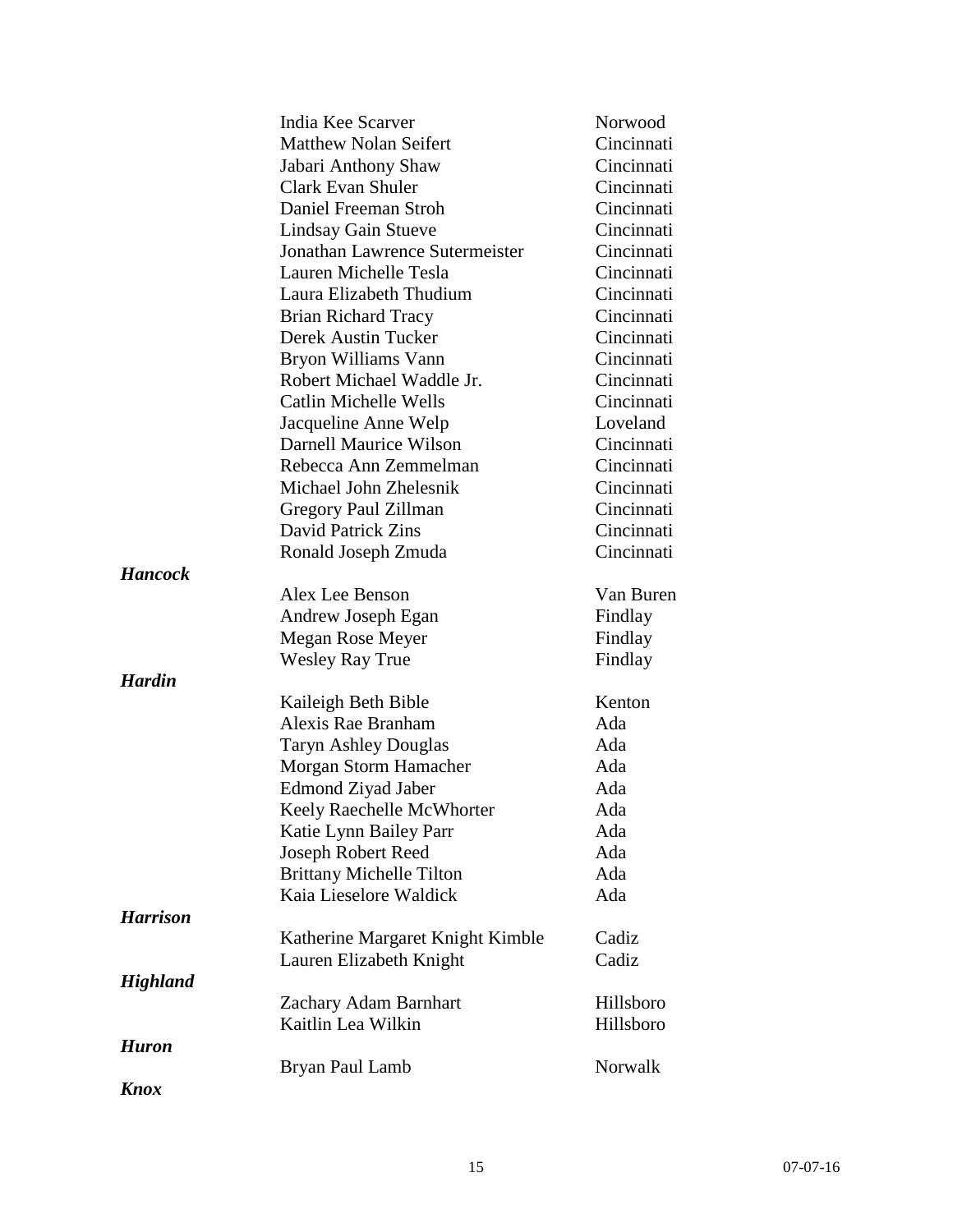|                 | Kristen Victoria Maiorino         | Gambier             |
|-----------------|-----------------------------------|---------------------|
|                 | Kayla Nichole Riley               | <b>Mount Vernon</b> |
| Lake            |                                   |                     |
|                 | Elisabeth Catherine Arko          | Mentor              |
|                 | Andrew Gordon Bacharach Jr.       | Painesville         |
|                 | Kaitlyn Rose Chounet              | Concord             |
|                 | Corrylee Robben Drozda            | Painesville         |
|                 | Megan Aileen Helton               | Willoughby Hills    |
|                 | <b>Emily Therese Kallenborn</b>   | Painesville         |
|                 | Alexander John Koenig             | Mentor              |
|                 | <b>Kelsey Rose Lutz</b>           | Willowick           |
|                 | Kara Marie Maruszak               | Wickliffe           |
|                 | Matthew Joseph Muzic              | Concord             |
|                 | <b>James Nicholas Rainone</b>     | Mentor              |
|                 | Todd James Yager Jr.              | Mentor-on-the-Lake  |
| <i>Lawrence</i> |                                   |                     |
|                 | <b>Joseph Jeffrey Overstreet</b>  | <b>South Point</b>  |
|                 | <b>Alicia Brooke Walters</b>      | Ironton             |
| Licking         |                                   |                     |
|                 | Angela Racquel Centofanti         | Newark              |
|                 | Ethan William Gensler-Nic         | <b>Newark</b>       |
|                 | Kaitlyn Michelle Kachmarik        | Granville           |
|                 | Catherine Elena Kent              | Granville           |
|                 | <b>Adam Christopher Lanotte</b>   | Reynoldsburg        |
|                 | Sierra Lily See                   | Heath               |
|                 | <b>Justin Michael Smith</b>       | <b>Newark</b>       |
| Logan           |                                   |                     |
|                 | Benjamin Amory Hooper             | <b>West Liberty</b> |
| Lorain          |                                   |                     |
|                 | Karina Abolina                    | Oberlin             |
|                 | Nicholas Jack Brill               | Avon Lake           |
|                 | Joshua Allen Castro-White         | Lorain              |
|                 | Taylor Rae Gevry                  | Oberlin             |
|                 | <b>Jason Shankel Harless</b>      | Avon                |
|                 | Kevin Alexander Klekota           | Amherst             |
|                 | Zachary John LaFleur              | Avon Lake           |
|                 | James Charles Lanigan             | Avon Lake           |
|                 | Jennifer Adelia Laraway           | Avon                |
|                 | Christina Nicole Vagotis          | Avon                |
| Lucas           |                                   |                     |
|                 | <b>Tracy Leigh Albers</b>         | Toledo              |
|                 | Michael Paul Allen                | Toledo              |
|                 | <b>Nathan Daniel Benner</b>       | Toledo              |
|                 | Jessica M. Bretl                  | Toledo              |
|                 | <b>Esther Elizabeth Bryant</b>    | Ottawa Hills        |
|                 | Kolet Katrina Cabreros Buenavides | Toledo              |
|                 |                                   |                     |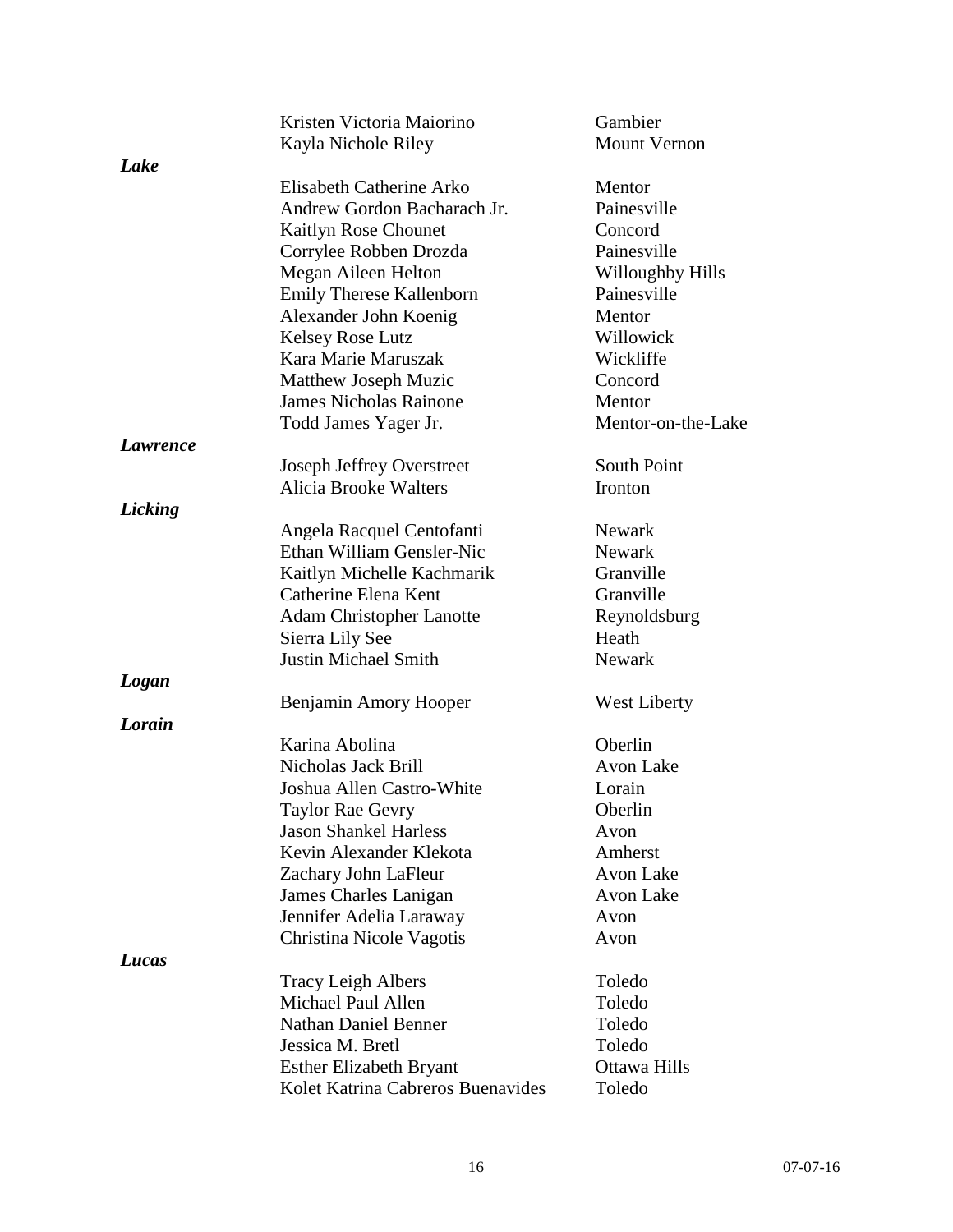|                 | Lauren Kay Carpenter             | Swanton        |
|-----------------|----------------------------------|----------------|
|                 | <b>Lindsey Marie Cavese</b>      | Holland        |
|                 | Zachary Alan Cheslock            | Toledo         |
|                 | Lisa Michelle Davis              | Toledo         |
|                 | <b>Alexandra Ruth Ellis</b>      | Sylvania       |
|                 | <b>Arnold Frank Finkbine</b>     | Toledo         |
|                 | <b>Richard Anthony Frelin</b>    | Toledo         |
|                 | <b>Brittany Ann Fritsch</b>      | Sylvania       |
|                 | Matthew Floyd Gunn               | Toledo         |
|                 | Alicia Jane Harris               | Maumee         |
|                 | Kayla Lucille Henderson          | Sylvania       |
|                 | <b>Scott Allen Lewis Hinshaw</b> | Sylvania       |
|                 | Andrea Elizabeth Johnson         | Toledo         |
|                 | Hassanayn Mohamed Joseph         | Toledo         |
|                 | Garrett Anthony-Nicholas Keeton  | Toledo         |
|                 | Jennifer Ann Kerman              | Toledo         |
|                 | Jonathan Edward Kohfeldt         | Toledo         |
|                 | Sarah Joann Martin               | Sylvania       |
|                 | Katrin Elaine McBroom            | Toledo         |
|                 | Padraic Allister McClure         | Toledo         |
|                 | Angela Marie Moore               | Toledo         |
|                 | Elizabeth Barbara Reinbrecht     | Sylvania       |
|                 | April Lynn Renner                | Holland        |
|                 | Anthony Jerome Richardson II     | Toledo         |
|                 | Jillian Dawn Roth                | Toledo         |
|                 | <b>Taylor Nicole Schmaltz</b>    | Oregon         |
|                 | Michael Robert Sheehan           | Oregon         |
|                 | <b>Spencer Mark Smith</b>        | Toledo         |
|                 | Joseph Eric Stanford             | Toledo         |
|                 | Elizabeth Colleen Tighe          | Toledo         |
|                 | <b>Kiah Barrette Treece</b>      | Holland        |
|                 | Kari Elizabeth Vitou             | Sylvania       |
|                 | Jacob Richard Whately            | Toledo         |
|                 | <b>Blanca Norma Wheeler</b>      | Toledo         |
|                 | David Louis Zavac                | Toledo         |
| <b>Madison</b>  |                                  |                |
|                 | Jennifer Lee Knight              | West Jefferson |
|                 | Joshua Martin Leach              | Plain City     |
| <b>Mahoning</b> |                                  |                |
|                 | <b>Maks Elliott Babuder</b>      | Canfield       |
|                 | <b>Elliousa Baier</b>            | Campbell       |
|                 | Jeffrey Robert Bruno             | Boardman       |
|                 | Robert Ascenzo Ciotola II        | Canfield       |
|                 | <b>Kevin Patrick Daley</b>       | Youngstown     |
|                 | <b>Andrew Richards Davis</b>     | Canfield       |
|                 | Kevin Ronald Day                 | Lowellville    |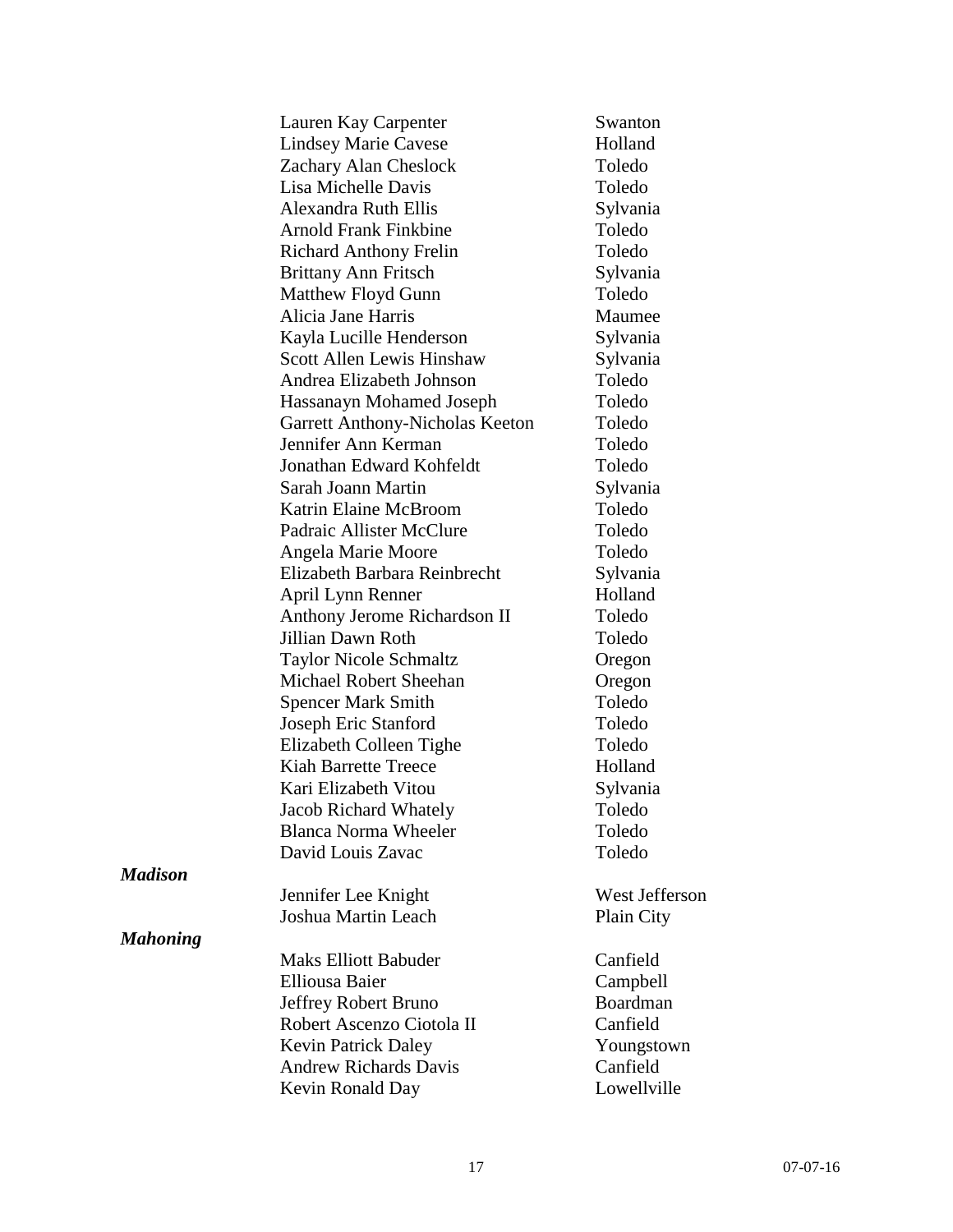|                   | Katina E. Hazimihalis         | Poland                  |
|-------------------|-------------------------------|-------------------------|
|                   | Zachary Byron White           | <b>Berlin Center</b>    |
|                   | <b>Steven Victor Yacovone</b> | <b>Mineral Ridge</b>    |
| <b>Marion</b>     |                               |                         |
|                   | <b>Mark Matthew Noland</b>    | Marion                  |
| <b>Medina</b>     |                               |                         |
|                   | <b>Elizabeth Louise Berry</b> | <b>Westfield Center</b> |
|                   | <b>Trisha Marie Breedlove</b> | Medina                  |
|                   | Michael Joseph David          | <b>Brunswick</b>        |
|                   | <b>Joseph Patrick Derkin</b>  | Wadsworth               |
|                   | Jennifer Lynn Duman           | Medina                  |
|                   | Katherine Arlene Higgins      | Wadsworth               |
|                   | <b>Tyler Scott Le Fevre</b>   | Medina                  |
|                   | <b>Emily Katherine Mikes</b>  | <b>Brunswick</b>        |
|                   | Amanda Marie Pipik            | <b>Brunswick</b>        |
|                   | Cory Robert Wasmer            | Medina                  |
|                   | Ariana Jeanne Zimcosky        | <b>Brunswick</b>        |
| <b>Mercer</b>     |                               |                         |
|                   | Brian Joseph Homan            | Saint Henry             |
| <b>Miami</b>      |                               |                         |
|                   | David K. Duer                 | Piqua                   |
|                   | <b>Hillary Alysse Fry</b>     | Troy                    |
| <b>Montgomery</b> |                               |                         |
|                   | Chelsea Lynn Arnold           | Dayton                  |
|                   | Gillian Paul Bateyunga        | Dayton                  |
|                   | Abby Layne Benston            | <b>Huber Heights</b>    |
|                   | <b>Nathan Daniel Boone</b>    | Dayton                  |
|                   | <b>Brock William Bowers</b>   | Dayton                  |
|                   | <b>Anthony Michael Busch</b>  | Kettering               |
|                   | <b>Timothy Alan Campbell</b>  | Dayton                  |
|                   | Samantha Michelle Caspar      | Dayton                  |
|                   | <b>Frances Mary Coopman</b>   | Centerville             |
|                   | Ryan Joseph DeAngelis         | Dayton                  |
|                   | <b>Ghassan Jamal Deek</b>     | Centerville             |
|                   | Daniel Joseph Durocher        | Germantown              |
|                   | <b>Taylor Suzanne Elswick</b> | Kettering               |
|                   | David Mark Friedman           | Kettering               |
|                   | <b>Stanley Lashawn Gibson</b> | Dayton                  |
|                   | <b>Anthony Vincent Graber</b> | Dayton                  |
|                   | <b>Andrew Carson Hasty</b>    | Germantown              |
|                   | Jasmin Jari Hurley            | Clayton                 |
|                   | Matthew Caleb Ingram          | Centerville             |
|                   | Nadia Ann Klarr               | Dayton                  |
|                   | Joshua Mathew Loya            | Dayton                  |
|                   | Patrick Martin                | Dayton                  |
|                   | Ryan S. Martin                | Kettering               |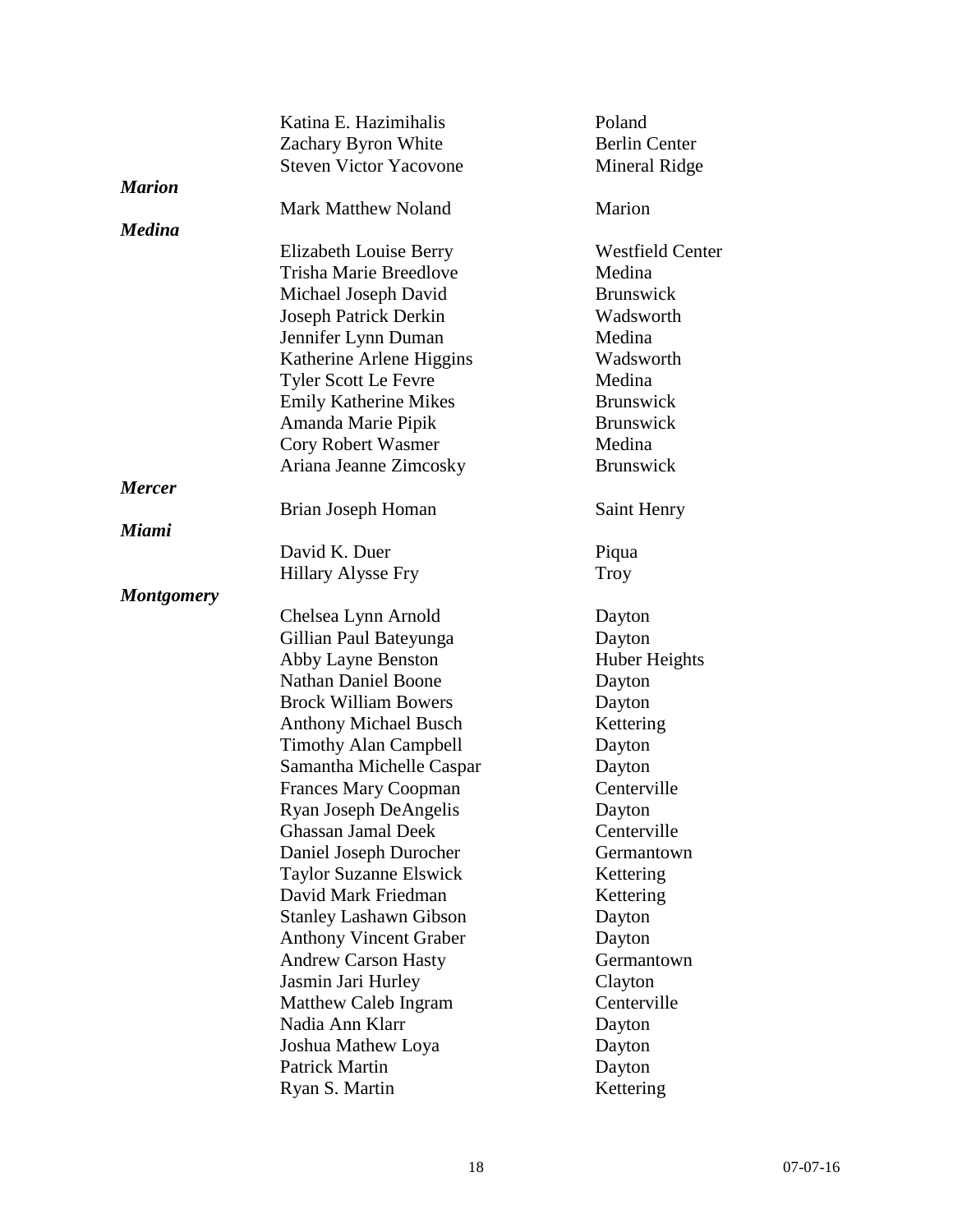|                  | Jennie Gear McCollum          | Dayton           |
|------------------|-------------------------------|------------------|
|                  | Jacquelyn Ann McTigue         | Dayton           |
|                  | Marcus Stephen Minix Jr.      | Kettering        |
|                  | Julianne Carrol Mohr          | Englewood        |
|                  | <b>Amber Rose Mullaly</b>     | Dayton           |
|                  | Jennifer Ann Nicholson        | Kettering        |
|                  | <b>Jason Dorval Norwood</b>   | Dayton           |
|                  | Joseph Kee Palazzo            | Dayton           |
|                  | <b>Sean Richard Porter</b>    | Dayton           |
|                  | Robert Brian Schwenk Jr.      | Miamisburg       |
|                  | <b>Michael James Smith</b>    | Dayton           |
|                  | <b>Bethany Michele Walker</b> | Dayton           |
|                  | Kenneth Ernaldo White         | Trotwood         |
|                  | Tyler Adam Woolard            | Dayton           |
|                  | Maureen Catherine Young       | Dayton           |
|                  | Joseph Eugene Zeis Jr         | Centerville      |
| <b>Morgan</b>    |                               |                  |
|                  | Janna Chantelle Woodburn      | Stockport        |
| <b>Morrow</b>    |                               |                  |
|                  | <b>William Dale Short</b>     | Sparta           |
| <b>Muskingum</b> |                               |                  |
|                  | <b>Emmy Sue Hughes</b>        | South Zanesville |
|                  | Keith Michael Melvin          | Nashport         |
|                  | Patricia Ann Smith            | Zanesville       |
| <b>Noble</b>     |                               |                  |
|                  | Jordan Christopher Croucher   | Caldwell         |
| <b>Ottawa</b>    |                               |                  |
|                  | Jeffery Michael Smith         | Oak Harbor       |
| <b>Perry</b>     |                               |                  |
|                  | <b>Blair Nicole Browning</b>  | New Lexington    |
| Pickaway         |                               |                  |
|                  | Bailey Meghan Todl            | Orient           |
| Portage          |                               |                  |
|                  | Lisa Ann Ashley               | Ravenna          |
|                  | Melissa Mae Folan             | Streetsboro      |
|                  | <b>Elliott Burke Foster</b>   | Aurora           |
|                  | Heather Marie Kuch            | Aurora           |
|                  | <b>Kyle Thomas Mordew</b>     | Kent             |
|                  | <b>James Alan Parsons</b>     | Kent             |
|                  | William Henry Roberts         | Aurora           |
|                  | <b>Joshua Michael Sells</b>   | Rootstown        |
|                  | Caitlyn Alexandra Torda       | Garrettsville    |
|                  | <b>Chad Elliot Trownson</b>   | Streetsboro      |
| <b>Putnam</b>    |                               |                  |
|                  | <b>Ashley Renee Schumaker</b> | Ottawa           |
| <b>Richland</b>  |                               |                  |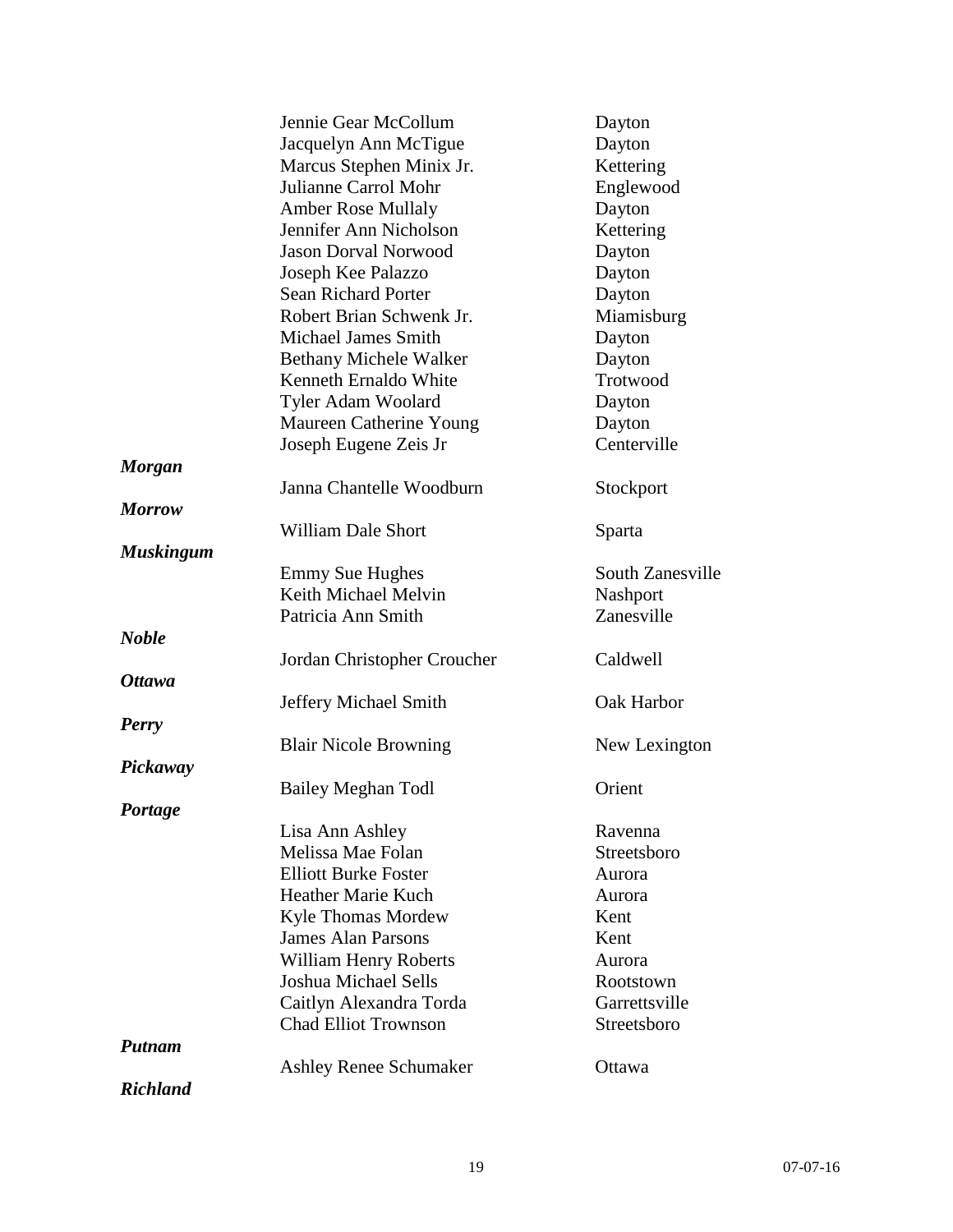|                 | <b>Jane Katherine Gleaves</b>                        | Lexington           |
|-----------------|------------------------------------------------------|---------------------|
|                 | <b>Michael Bernard Jarvis</b>                        | Lexington           |
|                 | Bonnie Helen O'Hara                                  | Lexington           |
|                 | <b>Christina Marie Simpkins</b>                      | Mansfield           |
| <b>Ross</b>     |                                                      |                     |
|                 | <b>Joshua Michael Cartee</b>                         | Chillicothe         |
|                 | Angela Jane Fleurima                                 | Chillicothe         |
| <b>Sandusky</b> |                                                      |                     |
|                 | Alyssa Nicole Breyman                                | Fremont             |
|                 | Stacia Lynn Rapp                                     | Clyde               |
| <b>Scioto</b>   |                                                      |                     |
|                 | <b>Elizabeth Rae Bentley</b>                         | Portsmouth          |
|                 | Howard Henry Harcha IV                               | Portsmouth          |
| <b>Seneca</b>   |                                                      |                     |
|                 | Dorothy L. Williams                                  | Fostoria            |
| <b>Stark</b>    |                                                      |                     |
|                 | Kimberly Maria Adams                                 | Canton              |
|                 | Caitlyn Carmela Benzo                                | Canton              |
|                 | Vishnupriya Anne Bhardwaj Calhoun                    | Uniontown           |
|                 | Tyler W. Blair                                       | Canton              |
|                 | Jenna Suzanne Bucklew                                | Louisville          |
|                 | Jasmine Diane Coleman                                | <b>North Canton</b> |
|                 | Kristi Kalee Harman                                  | Canton              |
|                 |                                                      | Massillon           |
|                 | Gabrielle Lynn Harvey<br><b>Matthew Richard Hull</b> |                     |
|                 |                                                      | Canton              |
|                 | Daniel Edward Kandray Jr.                            | Massilon            |
|                 | Jun Ku Kang                                          | Canton              |
|                 | Ashley April Keenan                                  | <b>North Canton</b> |
|                 | Jessica Marie Kincaid                                | Uniontown           |
|                 | <b>Meleah Marie Kinlow</b>                           | Canton              |
|                 | Matthew Chunman Lo                                   | Canton              |
|                 | Kristina Marie Lockwood                              | Canton              |
|                 | Gwendolyn Dee Starda                                 | Canton              |
|                 | <b>Matthew Patrick Trissel</b>                       | Canton              |
|                 | Amanda Marie Zerhusen                                | Canton              |
| <b>Summit</b>   |                                                      |                     |
|                 | Joseph Guardiolo Arriaga                             | Cuyahoga Falls      |
|                 | Eunice Serwaa Asamoah                                | Akron               |
|                 | Rimma Albertovna Avanesyan                           | Sagamore Hills      |
|                 | Vonsheay Valentina Brown                             | Akron               |
|                 | <b>Ian Michael Chaves</b>                            | Akron               |
|                 | Ethan James Clunk                                    | Hudson              |
|                 | Amy Elizabeth Cooper                                 | Akron               |
|                 | Thelma Kaitlin Crowder                               | Cuyahoga Falls      |
|                 | David John Danko                                     | Cuyahoga Falls      |
|                 | Maureen Anne Costello Dixon                          | Akron               |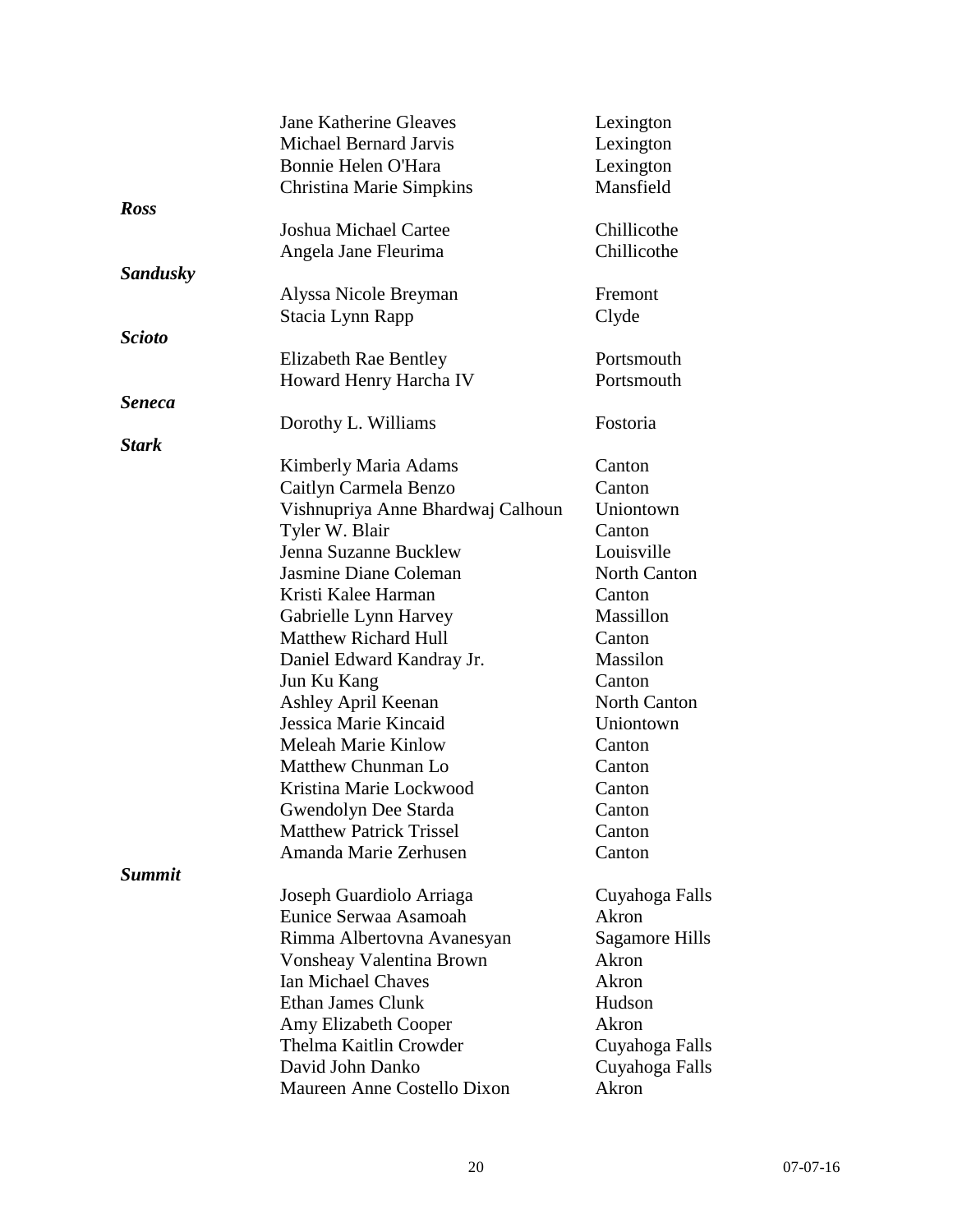| Jennifer Elizabeth Donahue                           | <b>Stow</b>           |
|------------------------------------------------------|-----------------------|
| <b>Caroline Nicole Drotar</b>                        | Cuyahoga Falls        |
| Joshua Robert Eckert                                 | Akron                 |
| David Michael Esakov                                 | Akron                 |
| Lindsie A. Everett                                   | Akron                 |
| Randall Jamall Freeman                               | Cuyahoga Falls        |
| <b>Prad Arley Georges</b>                            | <b>Stow</b>           |
| Amir Gholizadeh                                      | Akron                 |
| Hayden Edward Gilbert                                | Akron                 |
| Daniel Joseph Glass                                  | Akron                 |
| Gary Allen Griesmyer                                 | Akron                 |
| Joseph Paul Guenther                                 | Peninsula             |
| <b>Justin Lemont Hines</b>                           | Akron                 |
| Megan McLaurin Hunter                                | Akron                 |
| Nathan Andrew Hunter                                 | Akron                 |
| Elisabeth Christine Jackson                          | Akron                 |
| Matthew Jerry Kasper                                 | Hudson                |
| Michael James Kearns                                 | Akron                 |
| <b>Joseph Richard Laatsch</b>                        | Akron                 |
| Una Lakic                                            | Cuyahoga Falls        |
| Daniel Michael Lavigna III                           | Akron                 |
| <b>Andrew Scott Ledebur</b>                          | Cuyahoga Falls        |
| Soniya Anneshea Bonita Long                          | Akron                 |
| Joseph Ryan McAleese                                 | North Canton          |
| Benjamin David Migdal                                | Akron                 |
| Lakisha Mialon Morris                                | Akron                 |
| Nicholas Raymond Oleski                              | Macedonia             |
| Akshita Patel                                        | Akron                 |
| <b>Mitchell Randolph Prentis</b>                     | Hudson                |
| Alyssa Marie Recek                                   | <b>Munroe Falls</b>   |
| <b>Brandi Nicole Roberts</b>                         | Copley                |
| Catherine Elizabeth Robinson                         | Akron                 |
| <b>Charles Edward Roman</b>                          | Akron                 |
| Erika Caryle Ross                                    | Akron                 |
| Craig Douglas Samuel                                 | Hudson                |
| Lucille Anne Shane                                   | Cuyahoga Falls        |
| Stephan Bjorn Shields                                | Akron                 |
| Katherine Anne Smith                                 | Akron                 |
| <b>Matthew Stephen Snyder</b>                        | Tallmadge             |
| <b>Gary Walter Starks</b>                            | Stow                  |
| Sean Russell Steward                                 | Akron                 |
|                                                      |                       |
| Kevin Cody Urtz                                      | Tallmadge<br>Fairlawn |
| Megan LeeAnn Vodhanel                                | Hudson                |
| <b>Bradley Alan Wenclewicz</b><br>Sarah Marie Wetzel |                       |
|                                                      | Akron                 |
| <b>Chales Ellsworth Wilson</b>                       | North Canton          |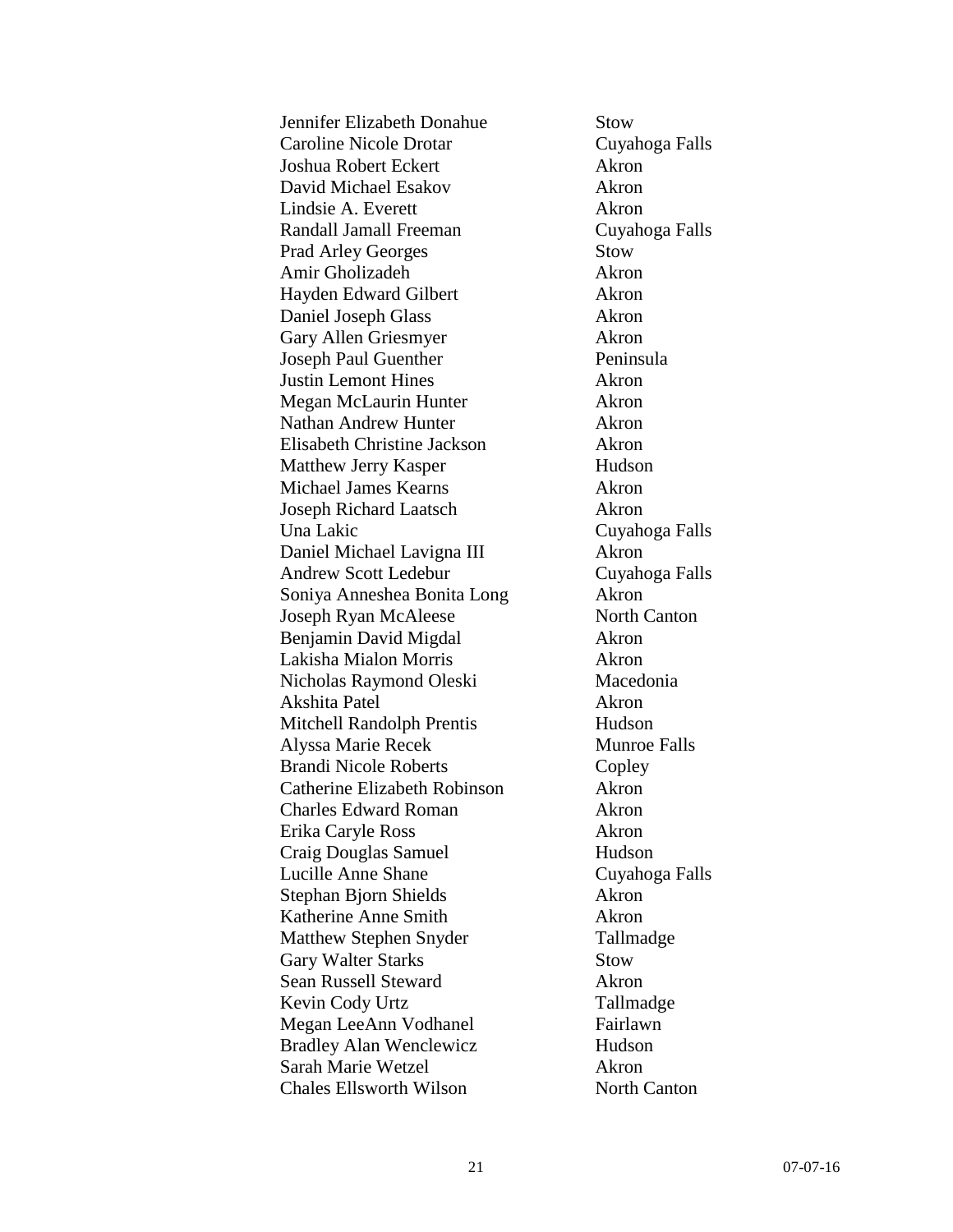|                   | Briana Faith Yuh                 | Hudson               |
|-------------------|----------------------------------|----------------------|
| <b>Trumbull</b>   |                                  |                      |
|                   | Joseph Michael Bell              | Warren               |
|                   | Patrick Ryan Fening              | Warren               |
|                   | Marshall William Finelli         | Girard               |
|                   | Chelsey Lynn Morgenstern         | Warren               |
|                   | <b>Ashleigh Jane Musick</b>      | Cortland             |
|                   | Anna Marie Wall                  | Warren               |
|                   | Karey Elizabeth Werner           | <b>Newton Falls</b>  |
| <b>Tuscarawas</b> |                                  |                      |
|                   | Amanda Renee Morris              | New Philadelphia     |
|                   | Leah Dawn Taylor                 | Newcomerstown        |
|                   | <b>Scott William Thomas</b>      | Strasburg            |
| <b>Union</b>      |                                  |                      |
|                   | <b>Ryan David Jones</b>          | Dublin               |
|                   | Kourtney Renee Selogy            | Marysville           |
| <b>Vinton</b>     |                                  |                      |
|                   | <b>Joshua Parker Monroe</b>      | Londonderry          |
| <b>Warren</b>     |                                  |                      |
|                   | Traci Michelle Carr              | Lebanon              |
|                   | <b>Michael David Elliott</b>     | Springboro           |
|                   | <b>Jonathan David Gibbs</b>      | Goshen               |
|                   | William Kyle Gross               | Maineville           |
|                   | Alexandrea Nicole Holbert        | Maineville           |
|                   | Sangmi Jen Kim                   | Mason                |
|                   | Melanie Marie Lennon             | Mason                |
|                   | Felicia Otisi Omoji              | Mason                |
|                   | Kayla Elise Rowe                 | Springboro           |
|                   | Richard Joseph Ryan              | Mason                |
|                   | Kristen Taylor Saxton            | Mason                |
| <b>Washington</b> |                                  |                      |
|                   | William Benjamin Reese           | Marietta             |
| <b>Wayne</b>      |                                  |                      |
|                   | Barbara Erika Biro               | Wooster              |
|                   | Scott Ryan Hegenderfer           | Doylestown           |
|                   | Geoffrey Craig Parker            | Wooster              |
|                   | Colton Jacob Zody                | Wooster              |
| <b>Wood</b>       |                                  |                      |
|                   | Alicia Ann Allenbaugh            | Perrysburg           |
|                   | Kristen Marie Angelo             | Walbridge            |
|                   | Jacob Nelson Frizado             | <b>Bowling Green</b> |
|                   | Jacob Kang Hamman                | Cygnet               |
|                   | <b>Christopher Michael Hogan</b> | <b>Bowling Green</b> |
|                   | Kelly Faye Kaufman               | <b>Bradner</b>       |
|                   | <b>Samantha Marrie Meiers</b>    | Walbridge            |
|                   | Sundeep Anand-John Mutgi         | Perrysburg           |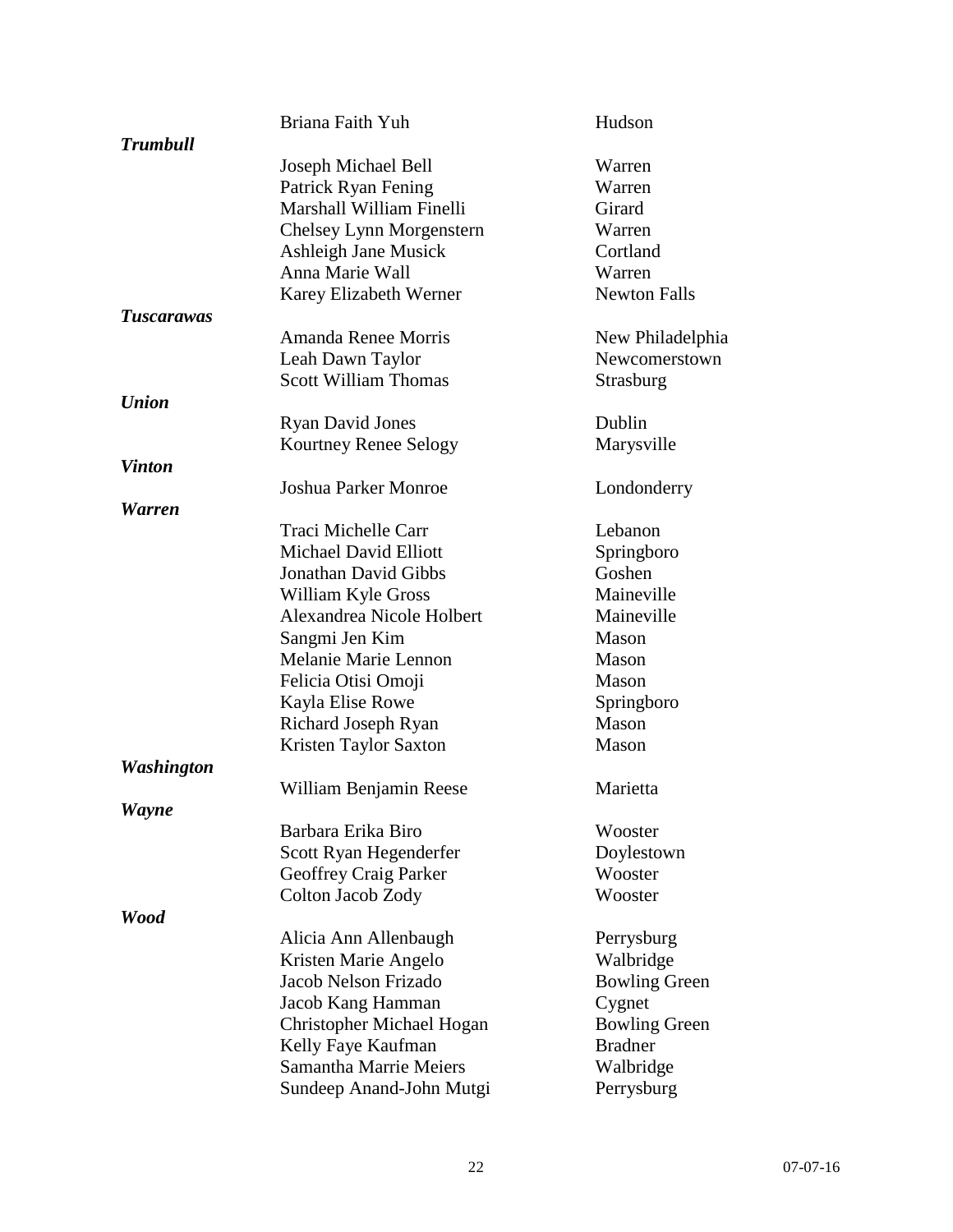|                                | Dawn-Marie Nohle                        | <b>Haskins</b>          |           |
|--------------------------------|-----------------------------------------|-------------------------|-----------|
|                                | Ali Adib Nour                           | Perrysburg              |           |
|                                | Thomas Edward Smallwood Jr.             | Perrysburg              |           |
|                                | <b>Jonathon David Walbom</b>            | Perrysburg              |           |
| <b>Out-of-State Applicants</b> |                                         |                         |           |
|                                | <b>Wesley Reese Abrams</b>              | Covington               | KY        |
|                                | Daniel Ko Ackeret                       | Union                   | KY        |
|                                | Patrick Ryan Akers                      | Spokane                 | WA        |
|                                | Brandon Joseph Allen                    | Detroit                 | MI        |
|                                | Sarah Alsaden                           | Dearborn                | MI        |
|                                | <b>Mark Andrew Balazik</b>              | Odenton                 | MD        |
|                                | Kevin Michael Bandy                     | Covington               | KY        |
|                                | Bryan Breen Becker                      | Decatur                 | IL        |
|                                | Paige Katherine Becker                  | Chicago                 | IL        |
|                                | Michael Joseph Begovic                  | Covington               | KY        |
|                                | Joshua Lowell Berry                     | Cold Spring             | KY        |
|                                | Casandra Autumn Suzanne Bludorn         | Provo                   | UT        |
|                                | <b>Annette Kristen Boulard-Fontaine</b> | Montlouis-sur-Loire     | FR        |
|                                | David Gunther Branham                   | South Bend              | IN        |
|                                | <b>Allison Rose Burke</b>               | Spokane                 | <b>WA</b> |
|                                | <b>Ariel Elizabeth Burr</b>             | Albuquerque             | NM        |
|                                | Krista Lynn Burton                      | Covington               | KY        |
|                                | Jordan James Call                       | <b>Brighton</b>         | MA        |
|                                | <b>Randall Park Carey</b>               | Chicago                 | IL        |
|                                | Mayra Erendira Carranza                 | Eagle Pass              | TX        |
|                                | <b>Eleanor Sarah Celeste</b>            | Washington              | DC        |
|                                | Jinwoo Lee Choi                         | Bloomington             | IN        |
|                                | <b>Adam Martin Clark</b>                | Washington              | DC        |
|                                | Ellen Maureen Hurley Cochran            | <b>Highland Heights</b> | KY        |
|                                | Joseph Daniel Coleman III               | Ashland                 | KY        |
|                                | <b>Margaret Mary Condit</b>             | <b>Grand Rapids</b>     | MI        |
|                                | Stephen Earl Congdon                    | Fenton                  | MI        |
|                                | Allison Elkins Cooper                   | Louisville              | ΚY        |
|                                | <b>Brooke Nicole Cooper</b>             | Covington               | KY        |
|                                | Kathryn Lynn Cornelius                  | Covington               | KY        |
|                                | Nicholas Bruce Corser                   | Atlanta                 | GA        |
|                                | Shawn Nicholas Crawford                 | <b>Highland Heights</b> | KY        |
|                                | Camille Melissa Currey                  | Parkersburg             | WV        |
|                                | <b>Allison Denise Daniel</b>            | Miami Beach             | FL        |
|                                | Eyad Omar Dari                          | Ann Arbor               | МI        |
|                                | <b>Matthew James Dickman</b>            | Erlanger                | KY        |
|                                | Kellianne Kathleen Doan                 | <b>Highland Heights</b> | KY        |
|                                | <b>Tiffany Maria Donnelly</b>           | Lakeside Park           | KY        |
|                                | <b>Stephen Thomas Doyle</b>             | <b>Highland Heights</b> | KY        |
|                                | Thomas William Dunn                     | Columbus                | OK        |
|                                | Leanthony Deshan Edwards Jr.            | Fort Wright             | KY        |
|                                |                                         |                         |           |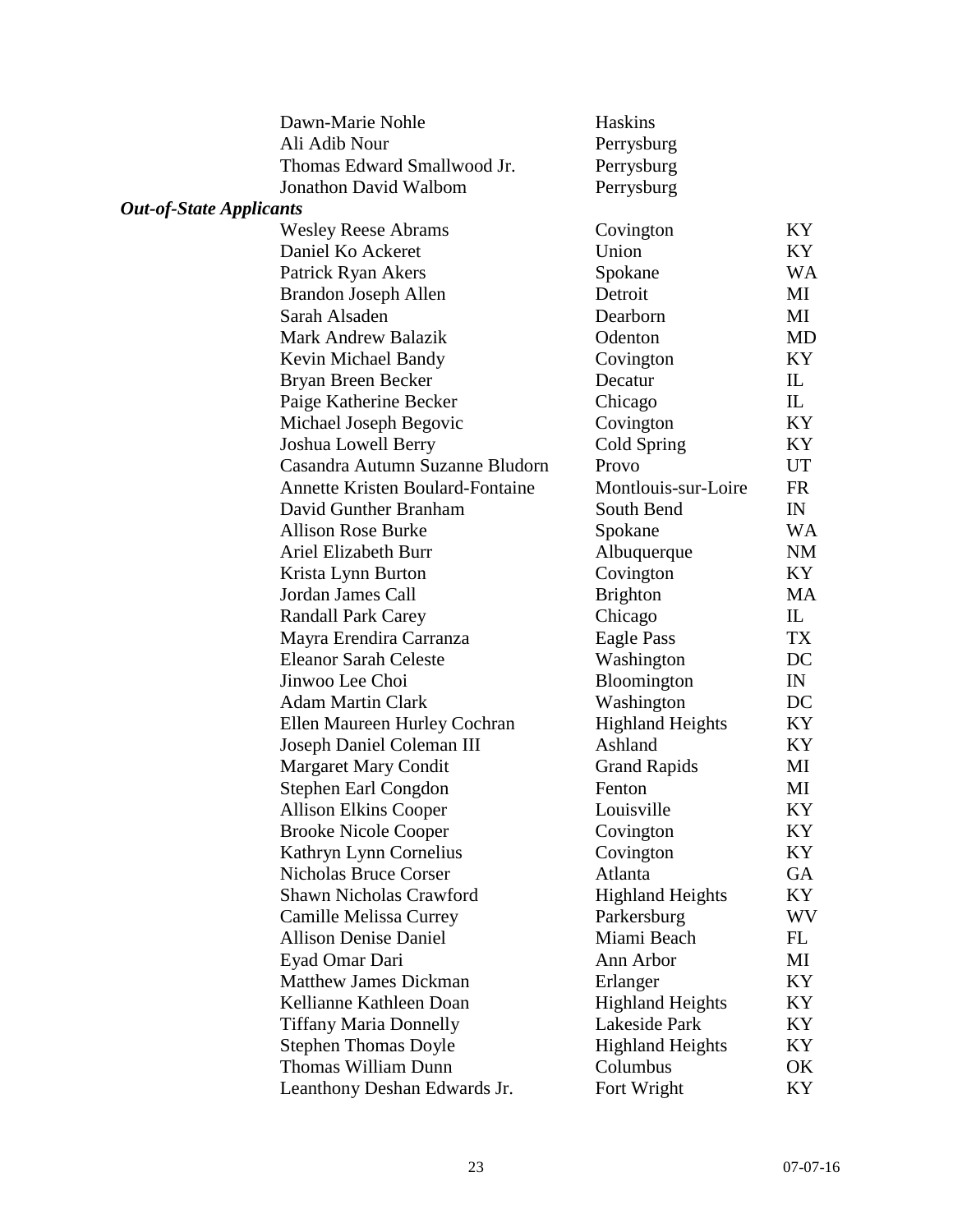| <b>Colleen Rose Fausz</b>    | Fort Thomas             | KY        |
|------------------------------|-------------------------|-----------|
| Mackenzie Maureen Fennell    | Ft. Thomas              | KY        |
| Elisabeth Anne Fitzpatrick   | Louisville              | KY        |
| Erin Elizabeth Fleischmann   | <b>Highland Heights</b> | KY        |
| Kenneth Andrew Foisy         | Livonia                 | MI        |
| <b>Amber Nicole Furdal</b>   | Orlando                 | FL        |
| <b>Thomas Elliot Gaiser</b>  | Chicago                 | IL        |
| Nicholas Robert Gregg        | Edgewood                | KY        |
| <b>Audrey Ann Griebel</b>    | Monroeville             | IN        |
| Chelsea Lauren Gurvis        | <b>Brentwood</b>        | <b>MO</b> |
| Ameera Haider                | <b>Burr Ridge</b>       | IL        |
| Arash Hamidi                 | Ashburn                 | VA        |
| Patrick Martin Hanley Jr.    | <b>Buffalo</b>          | NY        |
| Zachary Martin Harvey        | Covington               | KY        |
| <b>Mark Daniel Hazlett</b>   | Ontario                 | ON        |
| Amy Marie Hebbeler           | Fort Wright             | KY        |
| Elizabeth Nicole Hewell      | Bloomington             | IN        |
| Sarah Kannard Hignight       | Danville                | KY        |
| LeAnna Marie Homandberg      | Southgate               | KY        |
| Joshua Gordon Homer          | Wilder                  | KY        |
| Kaitlin Leslie Hoop          | Hickory                 | PA        |
| JoAnn Amanda Hoskins         | <b>Butler</b>           | KY        |
| Emily Anne Hubbard           | Covington               | KY        |
| Jessica Lynne Hughes         | Florence                | KY        |
| <b>James Richard Hurt</b>    | Bloomington             | IN        |
| Dani Zachary Isaacsohn       | New York                | NY        |
| Remington Alexander Jackson  | Newport                 | KY        |
| Hillary Ann Jamison          | <b>Crestview Hills</b>  | KY        |
| Amanda Sue Johnson           | Bellevue                | KY        |
| Andrew O'Brien Johnson       | <b>Highland Heights</b> | KY        |
| Joel Patrick Jones Jr.       | Huntington              | WV        |
| <b>Joseph Patrick Kenney</b> | Chicago                 | IL        |
| Peter James Klear            | Fort Thomas             | KY        |
| Rachel Mary Krajewski        | South Bend              | IN        |
| <b>Joseph Martin Kramer</b>  | Owensboro               | KY        |
| Kellie Ann Kulka             | Ottawa Lake             | MI        |
| <b>Melanie Minette Lazor</b> | Williamsburg            | VA        |
| Ilana Lauren Linder          | Alpharetta              | GA        |
| Zachary Michael Lotspeich    | Union                   | KY        |
| Anna Maria Luczkow           | Minneapolis             | MN        |
| Shammas Iqbal Qammar Malik   | Gaithersburg            | MD        |
| Maxwell Gyekye Manu          | Newark                  | DE        |
| Daniel Sawyer Marcus         | Pittsburgh              | PA        |
| Daniel Patrick Matheny       | Bloomington             | IN        |
| Lauren Alexandria Maynard    | Pikeville               | KY        |
| Jacob O. McClung III         | St. Albans              | WV        |
|                              |                         |           |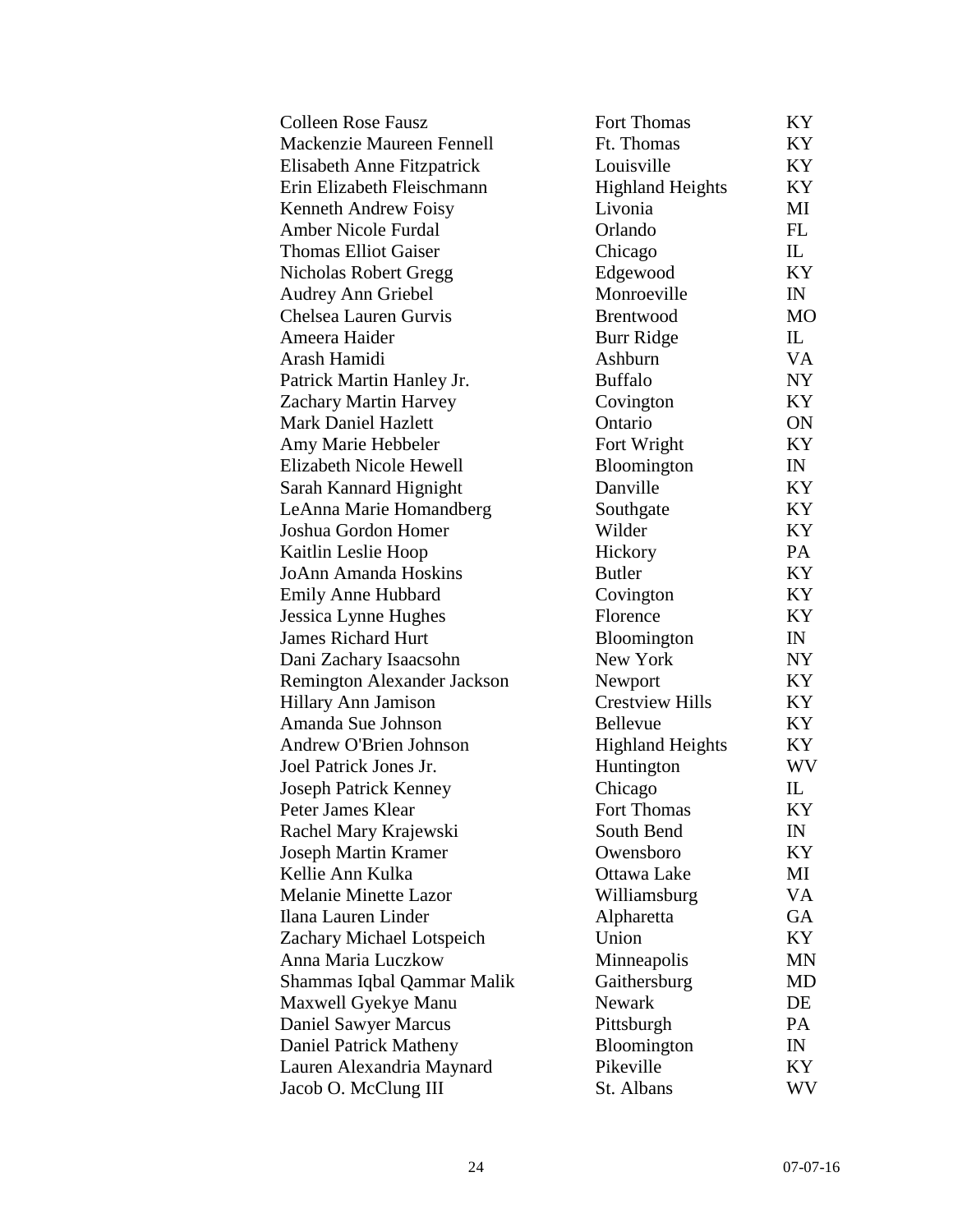| Jonathan David McCracken            | Washington                                      | DC  |
|-------------------------------------|-------------------------------------------------|-----|
| <b>Drew Donnally Menzer</b>         | Champaign                                       | IL  |
| Julia Nicole Miller                 | Pittsburgh                                      | PA  |
| <b>Matthew Edward Molony</b>        | Villa Hills                                     | KY  |
| Serj Mooradian                      | Chicago                                         | IL  |
| <b>Jesse William Moses</b>          | <b>New Castle</b>                               | PA  |
| <b>Timothy Stephen Murphy</b>       | Morgantown                                      | WV  |
|                                     | Abdurrahman Ibn AbdulAzim Mustapha Lambertville | MI  |
| <b>Shane Michael Nelson</b>         | Charlottesville                                 | VA  |
| <b>Tyler Douglas Olson</b>          | Union                                           | KY  |
| <b>Jonah Howard Ottley</b>          | <b>Highland Heights</b>                         | KY  |
| Jacqueline Irene Painter            | Pendleton                                       | IN  |
| Bryan David Pasciak                 | Pittsburgh                                      | PA  |
| <b>Anthony Bernard Ponikvar</b>     | Chapel Hill                                     | NC  |
| <b>Jason Bradford Portis</b>        | Kalamazoo                                       | MI  |
| William Thomas Prest III            | Covington                                       | KY  |
| <b>Jacob Matthew Punch</b>          | Lakeside Park                                   | KY  |
| Elizabeth Jane Reburn               | Villa Hills                                     | KY  |
| Christopher John Reel               | Odessa                                          | FL  |
| <b>Connor Patrick Reilly</b>        | Covington                                       | KY  |
| <b>Charlotte Weatherford Rhodes</b> | Madison                                         | AL  |
| Syed Faraz Ahmad Rizvi              | <b>Highland Heights</b>                         | KY  |
| Jennifer Lynne Romer                | Charlottesville                                 | VA  |
| <b>Lauren Elizabeth Sanders</b>     | Durham                                          | NC  |
| <b>Frank Matthew Schultz</b>        | South Bend                                      | IN  |
| Laura Marie Scott                   | Fort Thomas                                     | KY  |
| <b>Shannon Taylor Scott</b>         | <b>Burlington</b>                               | KY  |
| Sarah Elizabeth Sessler             | Ann Arbor                                       | МI  |
| Erin Leigh Shaver                   | Barboursville                                   | WV. |
| <b>Shaziah Singh</b>                | <b>Grand Rapids</b>                             | MI  |
| <b>Adair Martin Smith</b>           | Fort Wright                                     | KY  |
| Hannah Elizabeth Smith              | Lawrenceburg                                    | IN  |
| Carlo Joseph Spagnolo               | Gibsonia                                        | PA  |
| <b>Emily Elizabeth Stamper</b>      | Parkersburg                                     | WV. |
| <b>Ronald William Sturm</b>         | Chicago                                         | IL  |
| Brynn Elizabeth Stylinski           | <b>Taylor Mill</b>                              | KY  |
| John Mark Tallarigo                 | <b>Highland Heights</b>                         | KY  |
| Pirjin Behcet Tayip                 | Nashville                                       | TN  |
| Beth Ann Haye Taylor                | Lexington                                       | KY  |
| <b>Cole Anthony Timonere</b>        | Delray Beach                                    | FL  |
| Estevan Jiovanni Tobias Molina      | Covington                                       | KY  |
| Kylie Justice Toy                   | San Diego                                       | CA  |
| <b>Byron DeAnthony Turner</b>       | Southgate                                       | KY  |
| Dominic Anthony Velloze             | <b>Highland Heights</b>                         | KY  |
| Ryan James Vescio                   | Oviedo                                          | FL  |
| Alicia Marie Visse                  | Alexandria                                      | KY  |
|                                     |                                                 |     |